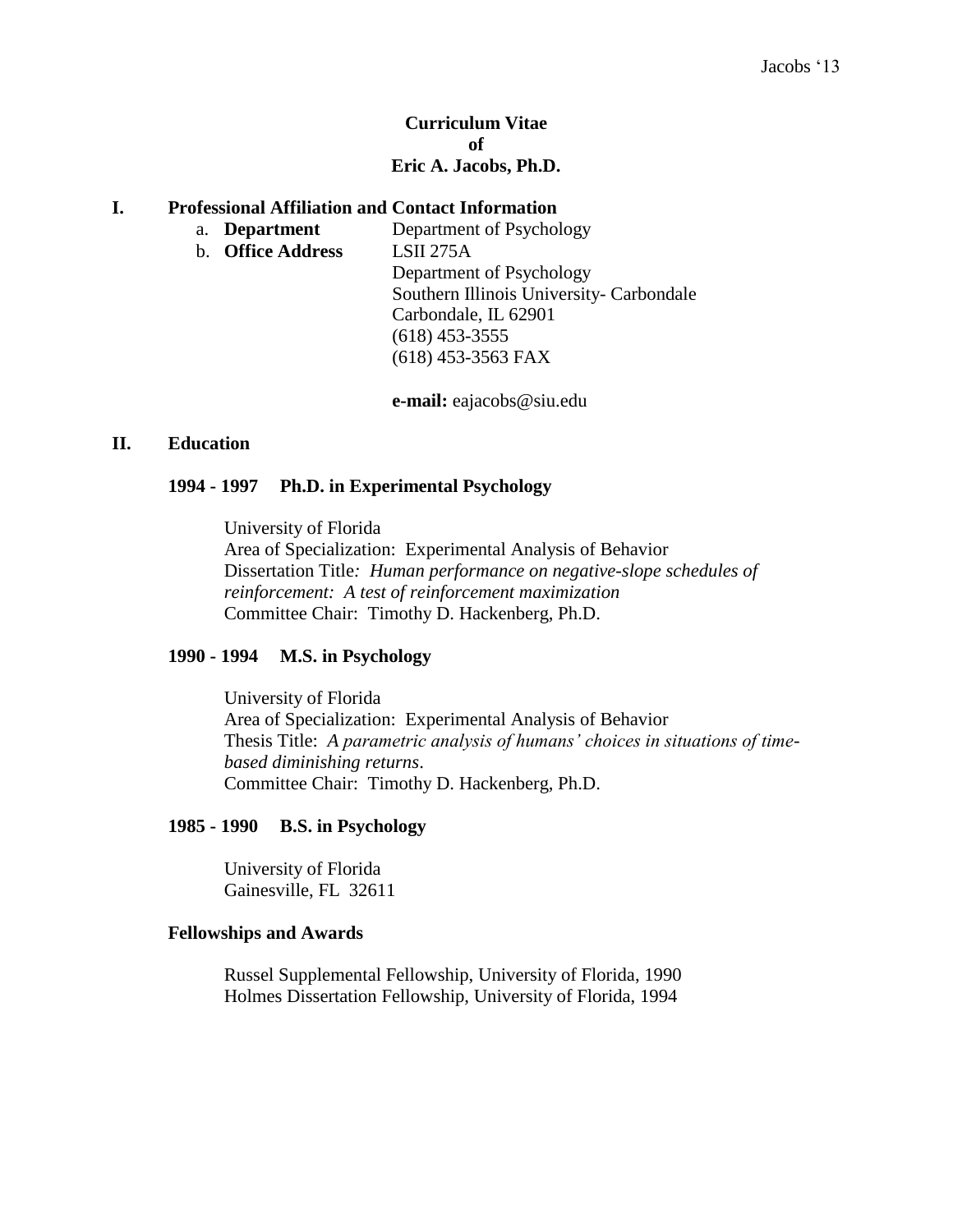### **III. Professional Experience**

### **8/07 – Present**

Program Director Brain and Cognitive Sciences Program Department of Psychology Southern Illinois University--Carbondale

### **8/05 – Present**

Associate Professor Department of Psychology Southern Illinois University--Carbondale

### **8/99 – 8/05**

Assistant Professor Department of Psychology Southern Illinois University--Carbondale

### **8/96 – 8/99**

Assistant Project Director Substance Abuse Treatment Center University of Vermont Supervisor: Warren K. Bickel, Ph.D.

Responsibilities included conducting research on buprenorphine pharmacology as related to addiction treatment and managing day-to-day operations of an outpatient clinic providing pharmacotherapy for opioid dependence.

## **IV. Research and Creative Activity**

## **A. Interests and Specialties:**

The experimental analysis of behavior, choice, self control, reinforcement schedules, human operant behavior, verbal behavior, quantitative analyses of behavior, behavioral ecology, behavioral economics, behavioral pharmacology, behavior analysis of substance abuse, contingency management, community reinforcement approach, opioid pharmacology, radical behaviorism, cultural materialism

## **B. Current Projects**

"Choice and decision making in humans: Avoidance of disruption of music and video stimulation."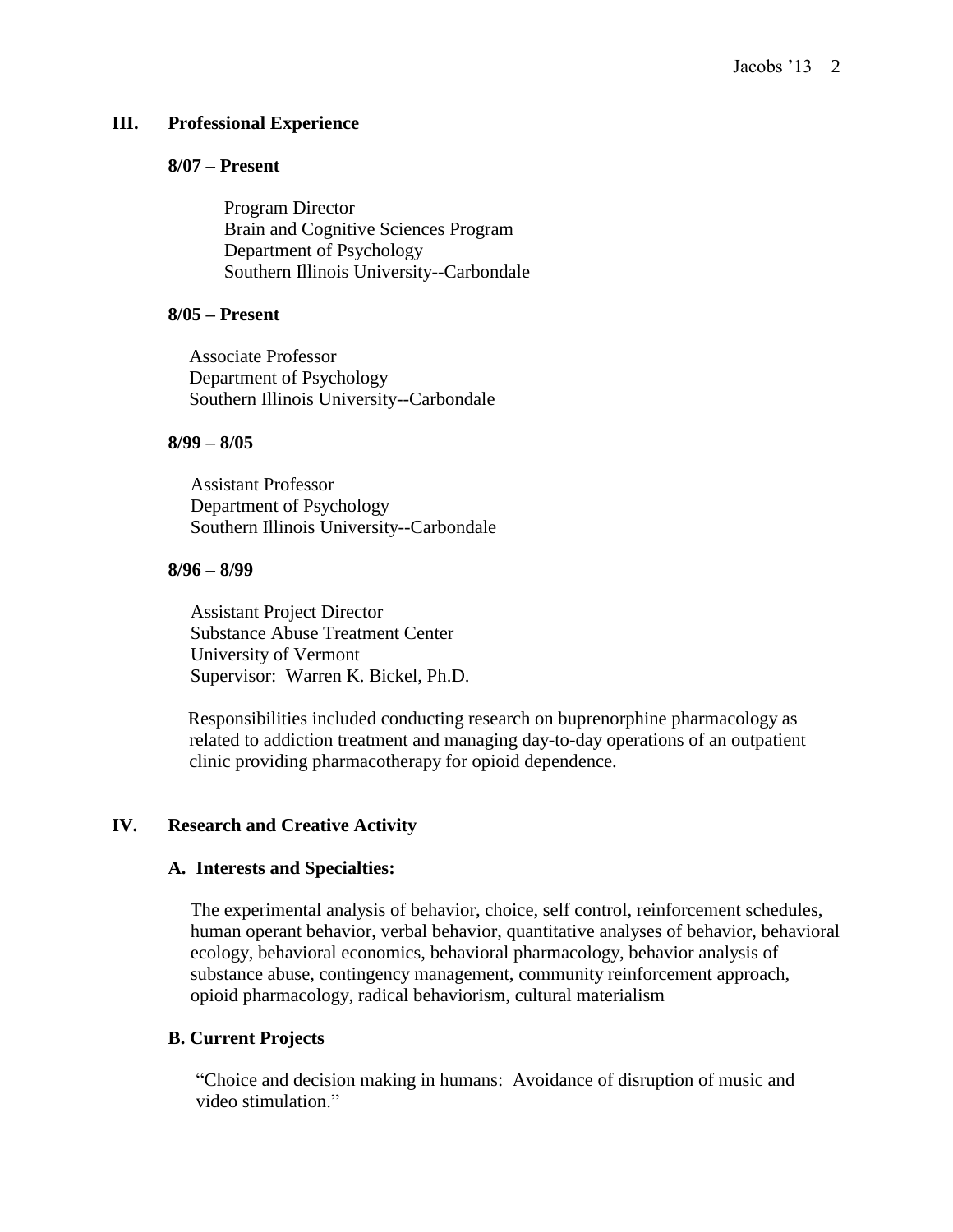"Operant conditioning in rats."

"Development of an animal model of the effects of traumatic brain injury on selfcontrol."

"Choice & Self-Control in populations with impulse control disorders."

## **C. Grants Applied For**

ORDA Faculty Seed Grant FA02 Resubmitted Spring 03 "Waiting for a better future", Academic Research Enhancement Award (R15), NIH, \$150k Collaborator: Michael Young, Ph.D.

Submitted SP08, Resubmitting SP09

## **D. Grants Received**

ORDA Faculty Seed Grant FA03, "Development of an animal model of the effects of traumatic brain injury on self-control."

Collaborator: Doug Smith

"Waiting for a better future", Academic Research Enhancement Award (R15), NIH, \$150k

Collaborator: Michael Young, Ph.D.

**E. Honors and Awards** None

### **F. Papers & Presentations at Professional Meetings:**

Jacobs, E.A. (2013). Psychology as the Behavior Analyst Views It. Division 25 Presidential Address presented at the annual meeting of the American Psychological Association, Honolulu, HI.

Klotz, J. Jacobs, E.A. (2013). Foraging for Demand: Applying Optimal Foraging Theory to Decisions in a Simulated Business Context. Poster presented at the annual meeting of the Midewestern Psychological Association, Chicago, IL.

Smith, T. R., Frye, C. C. J., Peterson, T. & Jacobs, E. A. (2013). Effects of a Lesion to the Core of the Nucleus Accumbens on Concurrent Schedule Performances. Poster presented at the annual meeting of the Society for the Quantitative Analysis of Behavior, Minneapolis, MN.

Smith, T. R. & Jacobs, E. A. (2013). Rodent model of choice: Effects of anatomy & economy. Presentation at the 23rd Annual Trainee Research Symposium for the SIU School of Medicine. Carbondale, IL.

Smith, T.R., & Jacobs, E. A. (2013). Concurrent token-production schedule performance in rats: Manipulating the exchange-production schedule type and value.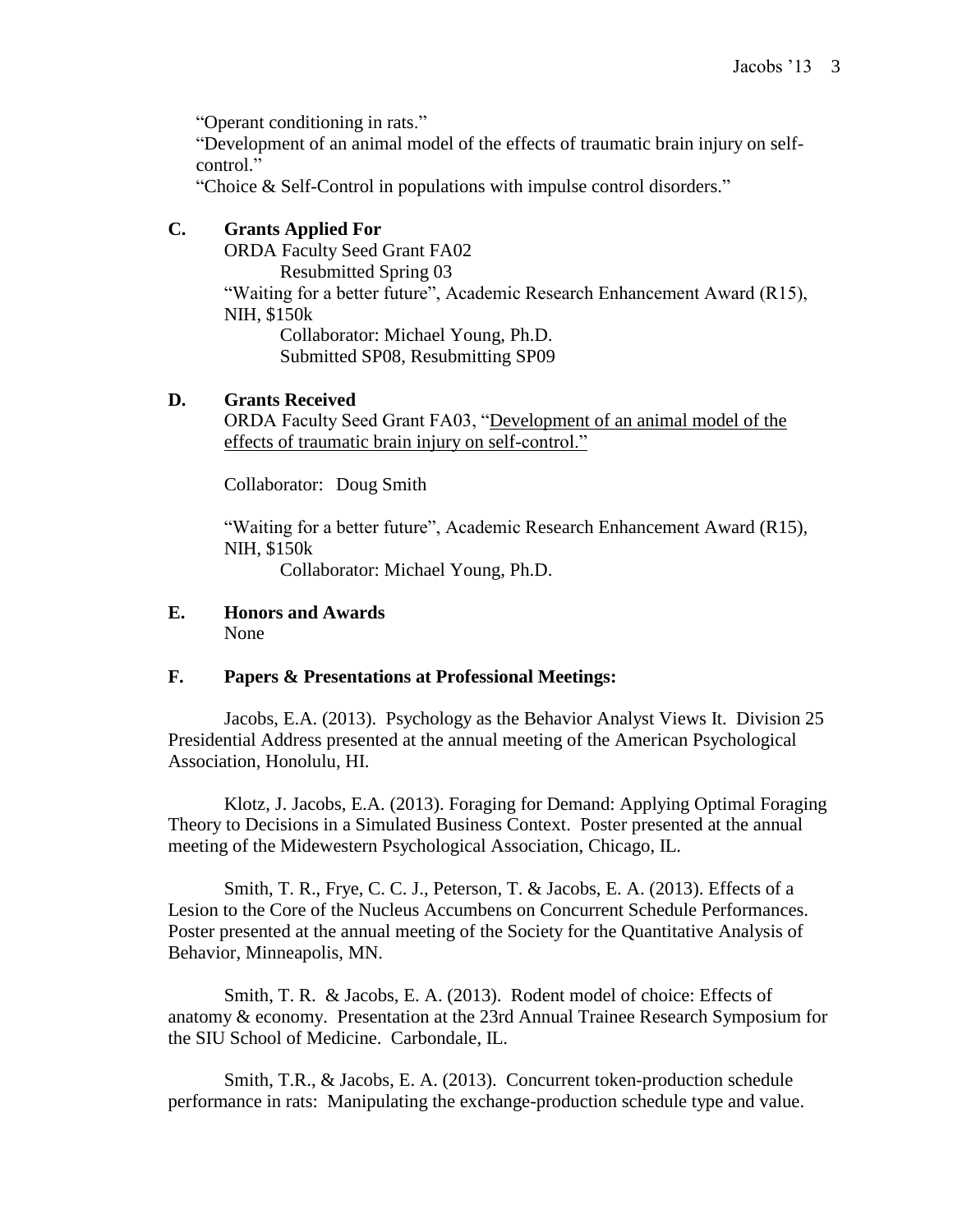Presentation in a symposium at the Association for Behavior Analysis International, Minneapolis, MN.

Smith, T. R., Frye, C. C. J., Peterson, T., Elmore, B., Hoane, M., & Jacobs, E. A. (2013). Effects of Lesions to the Core of the Nucleus Accumbens on Concurrent Schedule Performances. Poster presented at the 14th annual meeting for the Mid-American Association for Behavior Analysis, Milwaukee-Pewaukee West, WI.

Frye, C. C. J. & Jacobs, E. A. (2013). Percentile reinforcement of lever holding in rats: Increasing reinforcement magnitude decreases latency to respond, but does not systematically affect on hold duration. Poster presented at the annual meeting of the Association for Behavior Analysis International, Minneapolis, MN.

Frye, C. C. J. & Jacobs, E. A. (2013). Differential reinforcement of lever holding in rats: Assessing the effects of probabilistic reinforcement on temporal discounting in a single manipulandum procedure. Poster presented at the annual meeting of the Society for the Quantitative Analysis of Behavior, Minneapolis, MN.

French, E. J., Frye, C. C. J, Smith, T. R., Baumgartner, A., & Jacobs, E. A. (2013). Rats foraging in rapidly changing and static environments. Poster presented at the 14th annual meeting for the Mid-American Association for Behavior Analysis, Milwaukee-Pewaukee West, WI.

French, E. J., Frye, C. C. J, Baumgartner, A., & Jacobs, E. A. (2013). Rats foraging in a rapidly changing environment. Poster presented at the annual meeting of Society for the Quantitative Analyses of Behavior, Minneapolis, MN.

Vonder Haar, C., Jacobs, E. A. & Hoane, M. R. (2013). Deficits in visual discrimination following frontal traumatic brain injury are associated with deficits in motivation, but not motor ability. Poster presented at the Society for Neuroscience meeting in 2013, San Diego, CA.

Vonder Haar, C., Maass, W. B., Jacobs, E. A. & Hoane, M. R. (2013). A characterization of cognitive impairments after frontal traumatic brain injury: Discrimination and motivation deficits can be improved by administration of nicotinamide. Poster presented at the National Neurotrauma Symposium meeting in 2013, Nashville, TN.

Frye, C. C. J. & Jacobs, E. A. (2012). Hold duration as a dependent measure: Effects of using a percentile schedule of reinforcement and manipulating reinforcement magnitude. Poster presented at the annual meeting of the Mid-American Association for Behavior Analysis, Minneapolis, MN.

Mendez, V. R., Baumgartner, A., French, E., Frye, C. C. J., & Jacobs, E. A. (2012). Rats foraging in a rapidly changing environment. Poster presented at the annual meeting of the Mid-American Association for Behavior Analysis, Minneapolis, MN.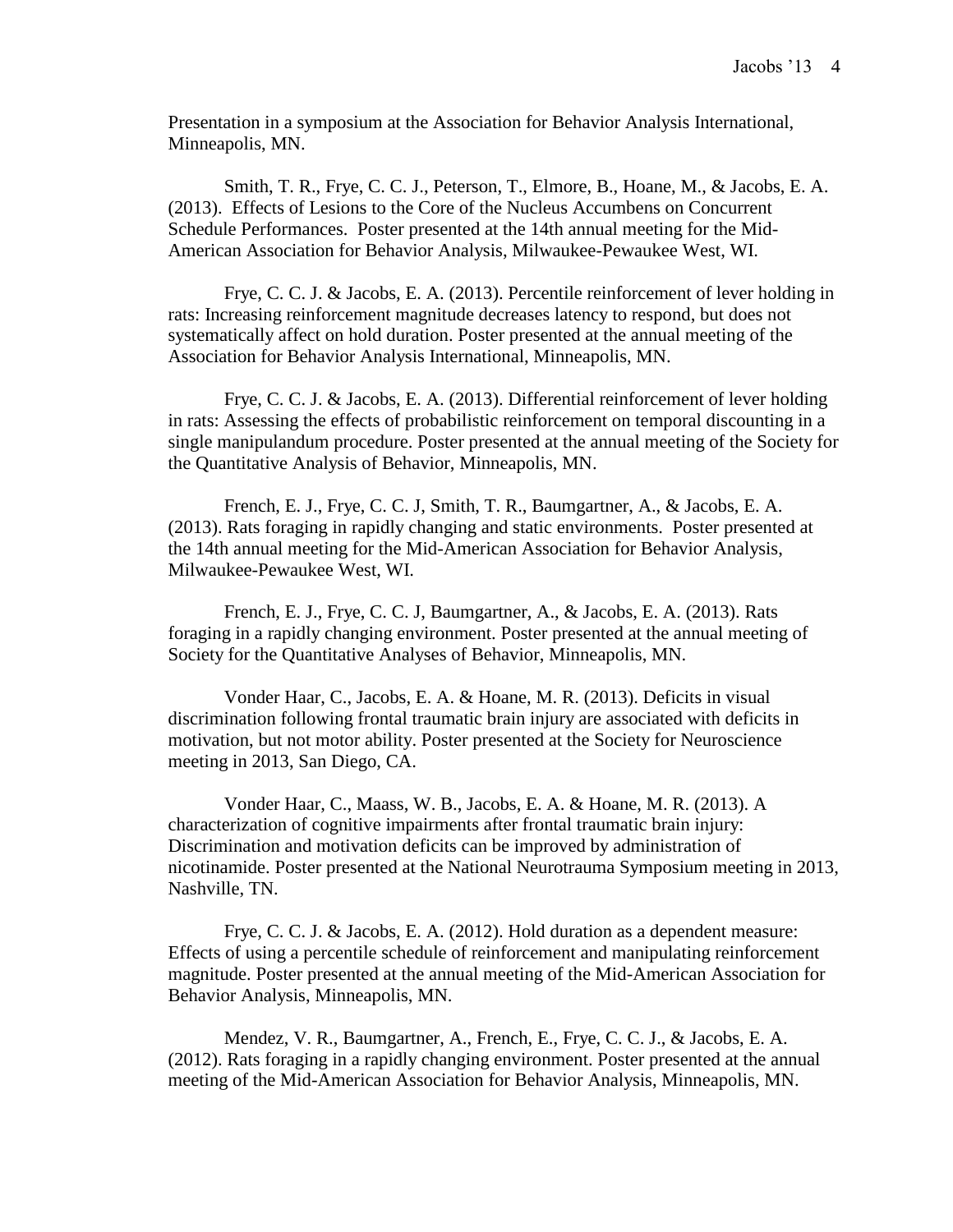Frye, C. C. J., Jacobs, E. A., Young, M. E., & Zhu, J. (2012). Differential reinforcement of lever holding in rats: Hold duration as a dependent measure to assess temporal discounting. Poster presented at the annual meeting of the Association for Behavior Analysis International, Seattle, WA.

Frye, C. C. J. & Jacobs, E. A. (2012). Percentile reinforcement of lever holding in rats: Preliminary data on the effects of manipulating reinforcement magnitude. Paper presentation at Neuroscience Retreat, Collinsville, IL.

Frye, C. C. J. & Jacobs, E. A. (2012). Molar versus molecular control over behavior using a percentile schedule and lever-hold duration on a single manipulandum procedure: Effects of a magnitude manipulation. Paper presentation at the sixth annual Illinoisy Data Conference, Edwardsville, IL

Rung, J. M., Young, M. E., Webb, T. L., & Jacobs, E. A. (2012). Learning to "hold your fire" or to "jump the gun"?: Order effects in an escalating interest task. Poster presented at the annual meeting of the Mid-American Association of Behavior Analysis, Minneapolis, MN.

Rung, J. M., Young, M. E., & Jacobs, E. A. (2012). Lasting effects of exponentially increasing outcomes in a video game. Poster presented at the annual meeting of the Society for the Quantitative Analysis of Behavior, Seattle, WA.

Rung, J. M., Young, M. E., & Jacobs, E. A. (2012). Can video games teach self control? Poster presented at the annual St. Louis Area Undergraduate Research Symposium, St. Louis, MO; and at the annual Research Enriched Academic Challenge Forum, Carbondale, IL.

Smith, T. R. & Jacobs, E. A. (June, 2012). Rapid assessment of sensitivity to concurrent token reinforcer ratios under a rapidly changing environment in rats Presentation at the 2012 Annual meeting for Illinoisy Psychology Conference, Carbondale, IL.

Smith, T. R. & Jacobs, E. A. (September, 2012). Rapid assessment of sensitivity to concurrent token reinforcer ratios under a rapidly changing environment in rats Presentation at the 6th Biennial Southern Illinois Region Neuroscience Retreat, Collinsville, IL.

Smith, T. R., Jacobs, E. A., & Young, M. E. (May, 2012). Modeling preference using logistic regression with generalized linear effects modeling. Poster presented at the 2012 Annual meeting for the Society for the Quantitative Analysis of Behavior, Seattle, WA.

Smith, T. R. & Jacobs, E. A. (May, 2012). Rapid assessment of sensitivity to concurrent token production ratio in rats. Poster presented at the 2012 Annual meeting for the Association for Behavior Analysis, Seattle, WA.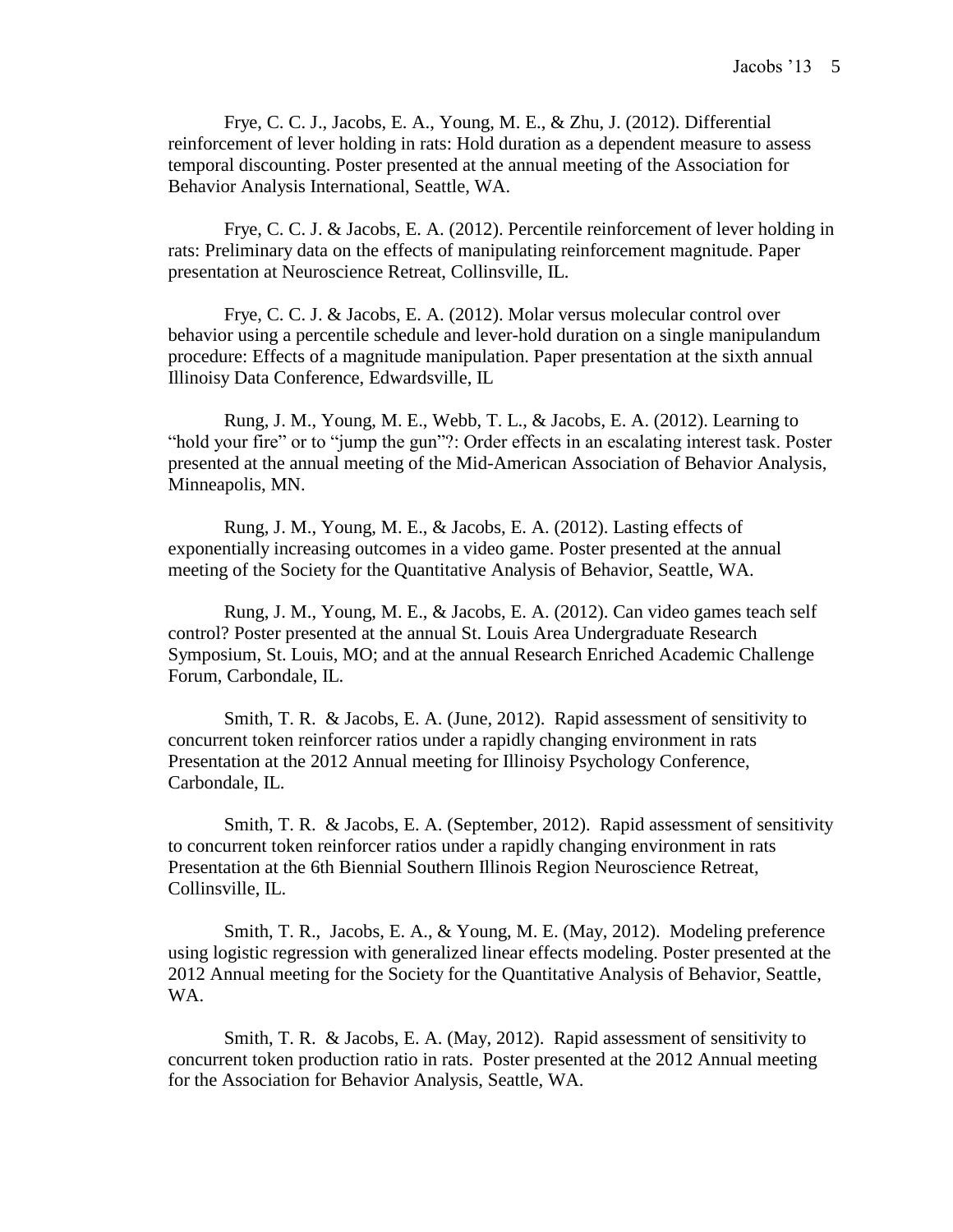Vonder Haar, C., Smith, T. R., French, E. J., Martens, K. M., Jacobs, E. A. & Hoane, M. R. Deficits in two-choice discrimination following bilateral controlled cortical impact injury in the rat. Poster presented at the Society for Neuroscience meeting in 2012, New Orleans, LA.

Smith, T. R., & Jacobs, E. A. (October, 2012). Rapid assessment of sensitivity to concurrent token reinforcer ratios in a rapidly changing environment in rats. Poster presented at the 2011 Annual meeting for the Mid-American Association for Behavior Analysis, Minneapolis, MN.

French, E. J., Smith, T. R., Vonder Haar, C., Martens, K., Jacobs, E. A., & Hoane, M. R. (Ocboter, 2012). Deficits in two-choice discrimination following bilateral frontal controlled cortical impact injury in the rat. Poster presented at the 2011 Annual meeting for the Mid-American Association for Behavior Analysis, Minneapolis, MN.

Smith, T. R. & Jacobs, E. A. (2011). Rapid assessment of sensitivity to concurrent token production ratio in rats. Poster presented at the 2011 Annual meeting for the Southeastern Association for Behavior Analysis, Charlotte, NC.

Frye, C. J., Jacobs, E. A., Young, M. E. & Zhu, J. (2011). Differential reinforcement of lever holding in rats: Hold duration as a dependent measure to assess temporal discounting. Poster presented at the Southeastern Association of Behavior Analysis, Charlotte, NC.

Smith, T. R. & Jacobs, E. A. (2011). Rapid assessment of sensitivity to concurrent token production ratio in rats. Poster presented at the 2011 Annual meeting for the Mid-American Association for Behavior Analysis, Bloomingdale, IL.

Frye, C. J., Jacobs, E. A., Young, M. E. & Zhu, J. (2011). Differential reinforcement of lever holding when reinforcement parameters are continuously changing: Assessing a novel single manipulandum procedure for measuring "impulsive" behavior in rats . Poster presented at the Mid-American Association of Behavior Analysis, Bloomingdale, IL.

Smith, T. R. & Jacobs, E. A. (2011). Rapid assessment of sensitivity to concurrent token production ratio in rats. Presentation at the 2011 Annual meeting for Illinoisy Psychology Conference, Carbondale, IL.

Frye, C., Jacobs, E.A., Young, M.E., Zhu, J. (2011). Differential reinforcement of lever holding when reinforcement parameters are continuously changing: Assessing a novel single manipulandum procedure for measuring "impulsive" behavior in rats. Paper presented at the 5th annual meeting of the Illinoisy Data Conference, Carbondale, IL.

Webb, T.L., Young, M.E., & Jacobs, E.A. (2011). Waiting for larger vs. more certain outcomes: Choice in a video game environment. Poster presented at the ABAI Behavioral Economics Conference, Chicago, IL.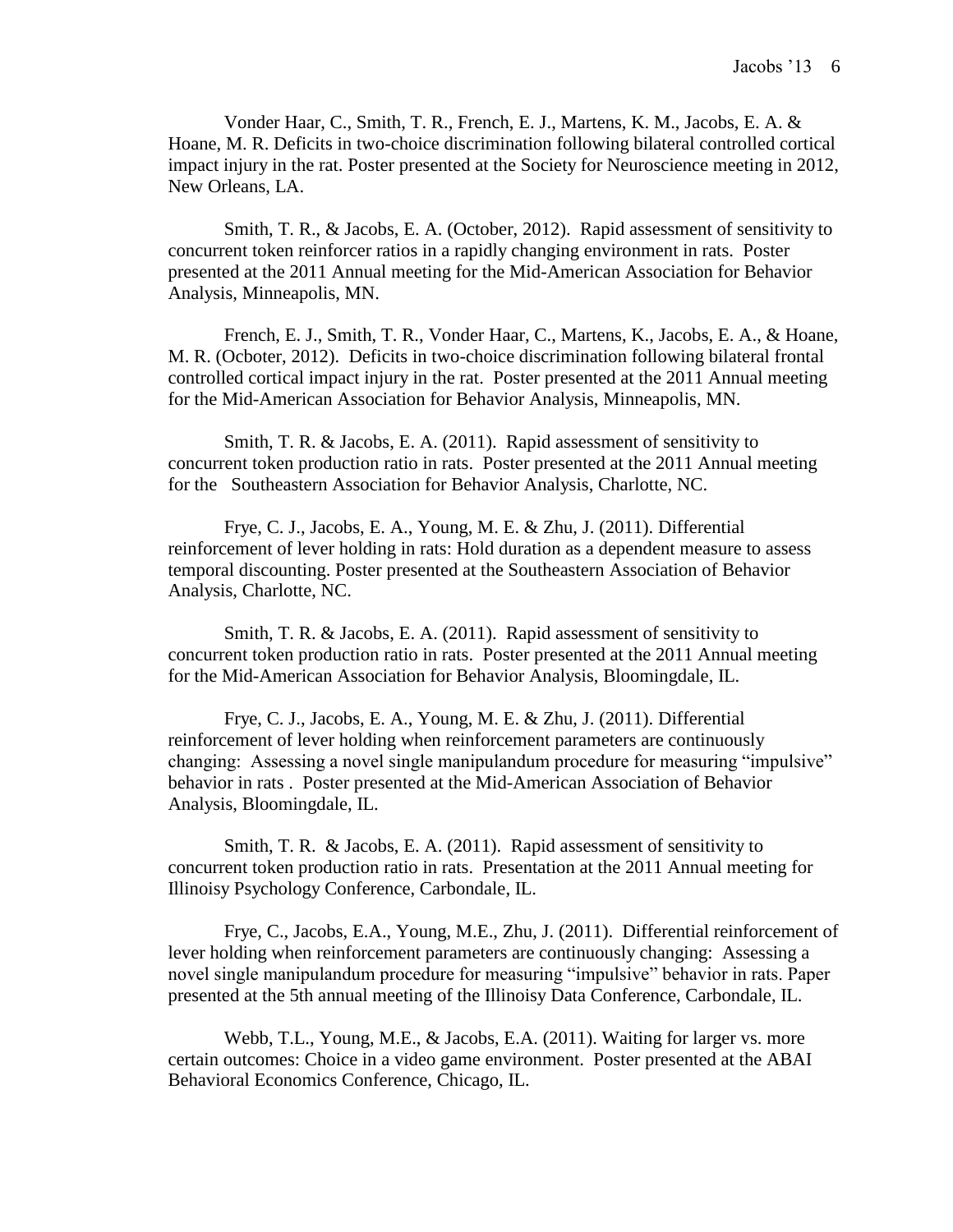Young, M.E., \*Webb, T.L., & Jacobs, E.A. (2010, September). Evaluation of impulsive behavior using a video game. Paper presented at the Fifth Biennial Southern Illinois Region Neuroscience Retreat, Collinsville, IL.

Smith T.R., Hutsell, B.A., Jacobs E. A. (2010). Matching Tokens. Paper presented at the annual Illinoisy Data Conference, Normal, IL.

Smith T.R., Hutsell, B.A., Swisher, M. J., Jacobs E. A. (2010). Concurrent token production schedules in rats: Assessing sensitivity to the token production ratio. Poster presented at the annual meeting of the Association for Behavior Analysis - International, San Antonio, TX.

Hutsell, B. A., & Jacobs, E.A. (2010). Unifying Davison-Nevin (1999) and Shepard's (1987) universal law of generalization. Poster presented at the annual meeting of the Society for Quantitative Analyses of Behavior, San Antonio, TX.

Smith T.R., Hutsell, B.A., Jacobs E. A. (2009) Rapid acquisition of preference under concurrent token production schedules in rats. Poster presented MidAmerican Association for Behavior Analysis, Davenport, IA.

Young, M.E., Webb, T.L., & Jacobs, E.A. (2009). When waiting increases weapon efficacy: A video game to study delay discounting. Poster presented at the annual meeting of the Society for Judgment and Decision Making, Boston, MA.

Hutsell, B., & Jacobs, E. A. (2009) Rapid acquisition of bias in signal detection. Paper presented at the annual meeting of the Association for Behavior Analysis - International, Phoenix, AZ.

Hutsell, B., & Jacobs, E. A. (2008) Rapid acquisition of bias in signal detection. Poster presented at the annual meeting of the Association for Behavior Analysis - International, Chicago, IL.

Racey, D., Young, M.E., & Jacobs, E.A. (2008). Differences in sustained operant variability levels. Poster presented at the annual meeting of the Psychonomic Society, Chicago, IL.

Hutsell, B., & Jacobs, E. A. (2008) Contingency discriminability in a free-operant psychophysical procedure: Effects of relative reinforcer magnitude and rate. Poster presented at the annual meeting of the Society for the Quantitative Analysis of Behavior, Chicago, IL.

Hutsell, B., & Jacobs, E. A. (2008) Rapid shifts in the psychophysical function for time. Poster presented at the annual meeting of the Southeastern Association for Behavior Analysis, Atlanta, GA.

Hutsell, B. A. & Jacobs, E.A. (2007). Rapid Acquisition of Bias in Signal Detection. Poster presented at the annual meeting of the Southeastern Association of Behavior Analysis, Athens, GA.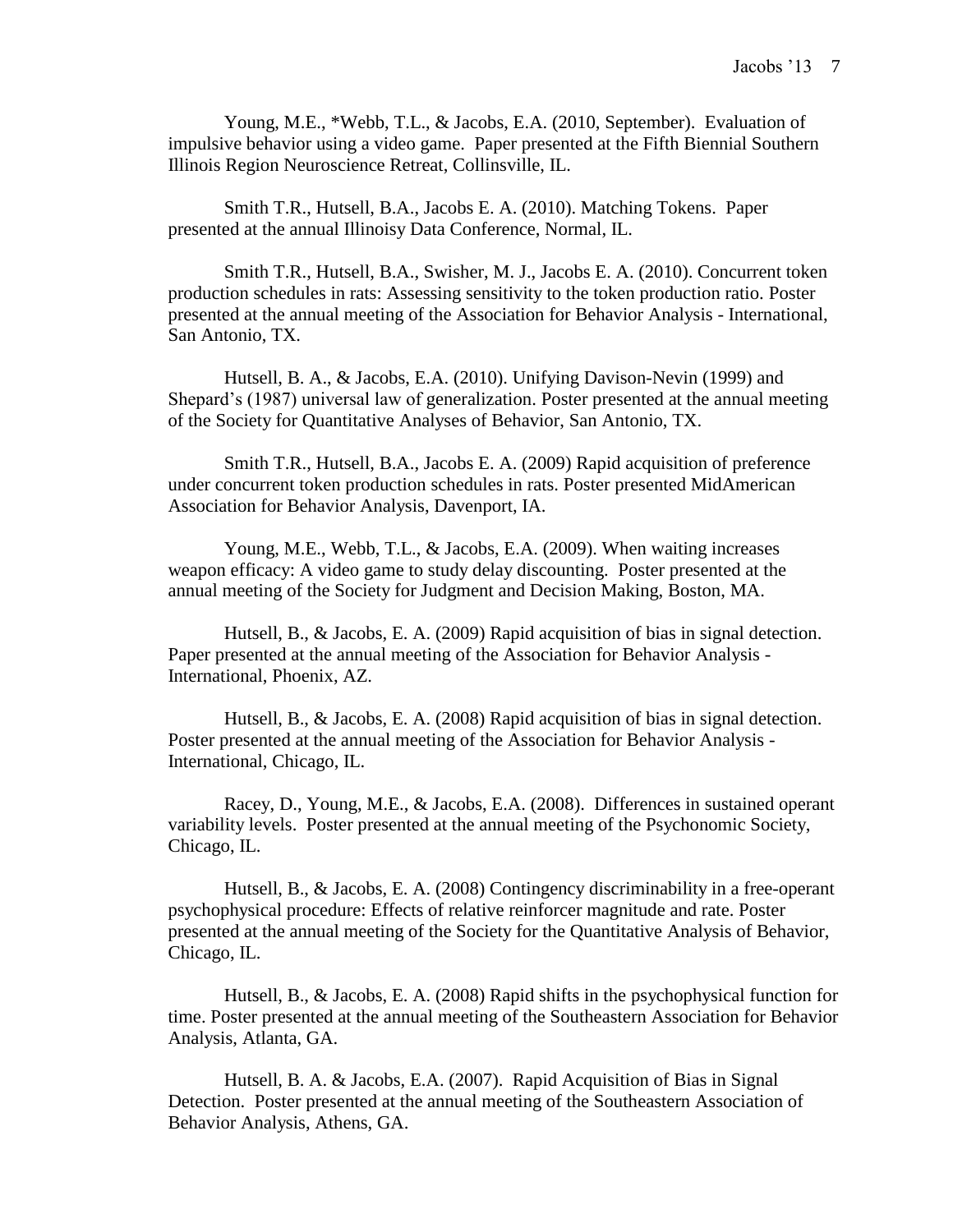Jacobs, E. A. (2007). A Unified Theory of Mindlessness: A Current View of Radical Behaviorism. Invited address for the Department of Psychology, University of Memphis, Memphis, TN

Martinez, J. L. & Jacobs, E.A. (2007). The Effects of Instructions and Discriminative Stimuli on Percentile Schedule Performance in Humans. . Paper presented at the Illinoisy Data Conference, Bloomington, IL.

Jacobs, E. A.& Martinez, J.L. (2007). Escape from Disruption of A/V Stimulus Presentation: Percentile Reinforcement of Long Inter-Response Times in Humans. Paper presented at the annual meeting of the Association for Behavior Analysis, San Diego, CA.

Hutsell, B. & Jacobs, E.A. (2006). Log survivor analyses of delayed reinforcement effects. Poster presented at the annual meeting of the Southeastern Association of Behavior Analysis, Greenville, SC.

Jacobs, E. A. (2006). Toward an animal model of gambling. Paper presented at the annual meeting of the Behavior Analysts Interested in Gambling Special Interest Group, Carbondale, IL.

Jacobs, E. A. & Clark, S. W. (2006). Token reinforcement and progressive ratio schedule performance in rats: Breakpoints decrease as terminal reinforcer schedule requirements increase. Paper presented at the annual meeting of the Association for Behavior Analysis, Atlanta, GA.

Martinez, J.L., Finney, J. N., Beckmann, J.S., Hutsell, B.A., & Jacobs, E.A. (2006). Percentile reinforcement of long interresponse times in humans III: The effects of instructions on consequences arrayed over conflicting time scales. Poster presented at the annual meeting of the Association for Behavior Analysis, Atlanta, GA.

Jacobs, E. A. (2005). Make 'em cry, "Uncle!" again: Using aversive control to arrange immediately "consumable" consequences for human operant behavior II. Paper presented at the annual meeting of the Southeastern Association for Behavior Analysis, Wilmington, NC.

Watkins, C., Ward, R., Henry, B., Jacobs, E. A., Smith, D.C., & Hoane, M.R. (2005) The effects of lesioning the orbital prefrontal cortex on sensitivity to temporally extended consequences in rats. Poster presented at the annual meeting of the Association for Behavior Analysis, Chicago, IL.

Martinez, J.L., Beckmann, J.S., & Jacobs, E.A. (2005). Percentile reinforcement of long interresponse times in humans II: A comparison of performances under percentile and yoked random ratio schedules. Poster presented at the annual meeting of the Association for Behavior Analysis, Chicago, IL.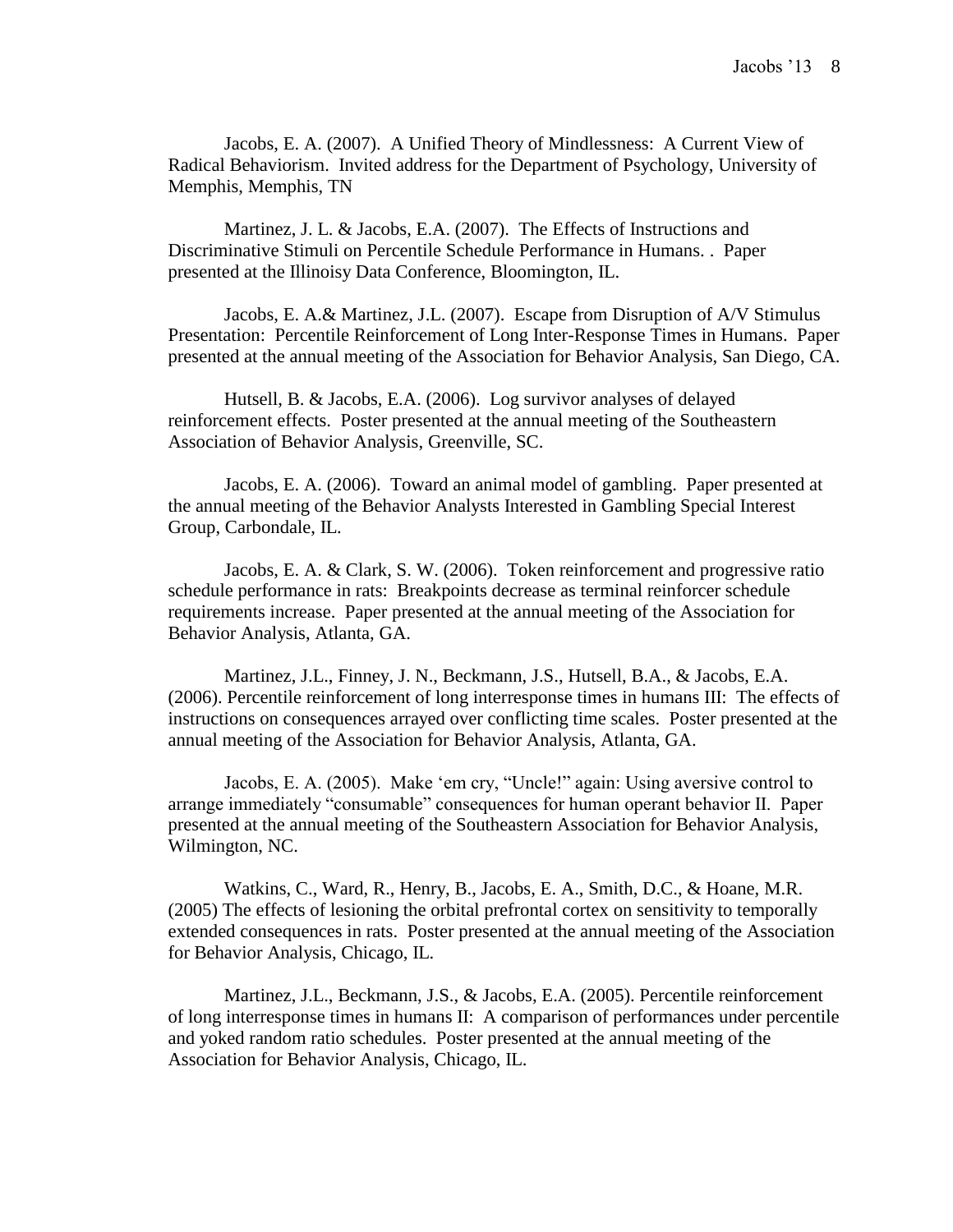Beckmann, J.S., Grabowska, K.B., & Jacobs, E.A. (2005). Social foraging: The ideal free distribution and differences in competitive ability. Poster presented at the annual meeting of the Association for Behavior Analysis, Chicago, IL.

Hutsell, B, & Jacobs, E.A. (2005). Catania & Reynolds (1968) Vs. Fleshler & Hoffmann (1962): Log survivor analyses of rats responding on constant probability variable interval schedules. Poster presented at the annual meeting of the Association for Behavior Analysis, Chicago, IL.

Hutsell, B., & Jacobs, E. A. (2005). Bouts of Responding: The effects of unsignaled delay reinforcement. Poster presented at the annual meeting of the Southeastern Association for Behavior Analysis, Wilmington, NC.

Beckmann, J.S., Jacobs, E.A., & Martinez, J. (2004). Percentile reinforcement through the avoidance of video disruption. Poster presented at annual meeting of the Psychonomic Society. Minneapolis, MN.

Hutsell, B., & Jacobs, E. A. (2004). Catania & Reynolds (1968) versus Fleshler & Hoffmann (1962): Log survivor analyses of rats responding on constant probability variable interval schedules. Poster presented at the annual meeting of the Southeastern Association for Behavior Analysis, Charlotte, NC.

Watkins, C.R., Ward, R. Henry, B., Jacobs, E. A., Smith D. C., & Hoane, M. (2004). Lesioning the orbital prefrontal cortex improves sensitivity to temporally extended consequences in rats?!: Some unexpected preliminary findings. Poster presented at the annual meeting of the Southeastern Association for Behavior Analysis, Charlotte, NC.

Jacobs, E. A. (2004). Make 'em cry, "Uncle!": Using aversive control to arrange immediately "consumable" consequences for human operant behavior. Paper presented at the annual meeting of the MidAmerican Association for Behavior Analysis, Indianapolis, IN.

Dixon, M. R., Ziomek. M. M., Jacobs, E. A., Sanders, S. (2004). Expanding the understanding of delay discounting by problem gamblers. Poster presented at the international meeting of the Association for Behavior Analysis, Campinos, Brazil.

Beckmann, J.S., Jacobs, E.A., & Martinez, J. L. (2004). Percentile reinforcement of long interresponse times in humans: Molar versus molecular control of responding. Poster presented at the annual meeting of the Association for Behavior Analysis, Boston, MA.

Clark, S. W., Jacobs, E.A. & Grabowska, K. B., (2004). Token reinforcement and progressive-ratio schedule performance in rats: The effects of food schedule manipulation on breakpoint. Poster presented at the annual meeting of the Association for Behavior Analysis, Boston, MA.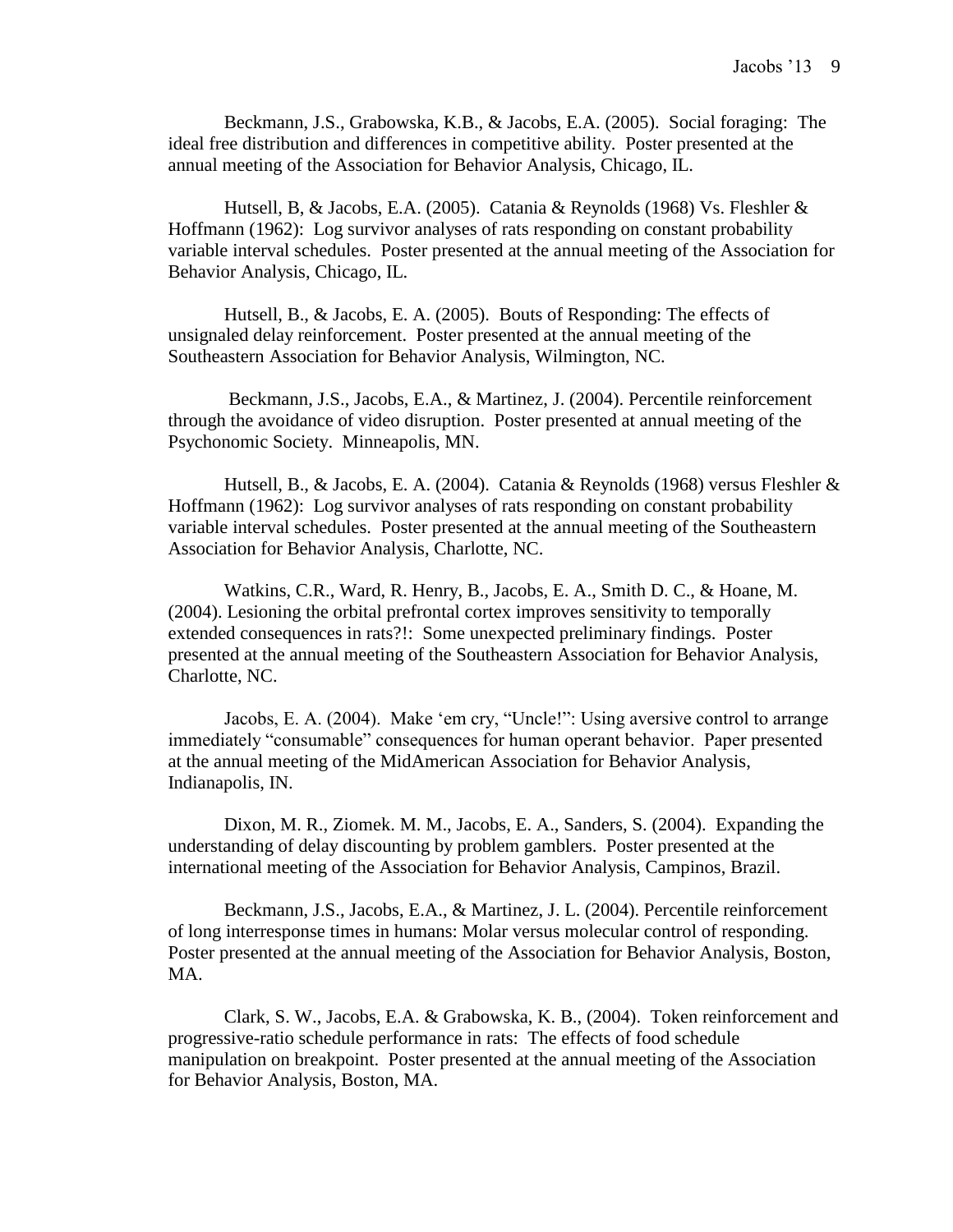Martinez, J. L., Kangas, B. D., & Jacobs, E. A. (2004). Second-order, brief paired stimuli affect response patterning, but not breakpoint under progressive-ratio schedules of reinforcement. Poster presented at the annual meeting of the Association for Behavior Analysis, Boston, MA.

Sanders, S., Dixon, M.R., & Jacobs, E.A. (2004). Delay Discounting in Gambling and Nongambling Contexts with Pathological Gamblers. Poster presented at the annual meeting of the Association for Behavior Analysis, Boston, MA.

Jacobs, E.A., Clark, S. W., Filwett, V. S., Grabowska, K. B., & Kangas, B. D. (2003). Establishing Efficient Negative-Slope Schedule Performances in Rats Through Stimulus Control. Poster presented at the annual meeting of the Association for Behavior Analysis, San Francisco, CA.

Kangas, B. D., & Jacobs, E.A. (2003). Human Performance in an Adjusting Procedure: Delay Discounting of Escape from Disruption of Audio/Video Stimulation. Poster presented at the annual meeting of the Association for Behavior Analysis, San Francisco, CA.

Marley, J.L., Dixon, M., Cuvo, A. J., & Jacobs, E.A. (2003). Delay Discounting in Pathological Gamblers. Poster presented at the annual meeting of the Association for Behavior Analysis, San Francisco, CA.

Giordano, L.A., Bickel, W. K., Loewenstein, G, Jacobs, E. A., & Marsch, L (2002). Mild opioid deprivation increases the degree that opioid-dependent outpatients discount delayed heroin and money. Paper presented at the annual meeting of the College on Problems of Drug Dependence, Quebec City, CA.

Jacobs, E.A. (2002). Human choice in situations of time-based diminishing returns: A negative reinforcement analog. Paper presented at the Association of Behavior Analysis meeting, Toronto, CA.

Jacobs, E.A., Kangas, B. Filwett, V. (2002). Negative-slope schedule performances in rats: Establishing schedule-efficient performances through stimulus control. Poster presented at the annual meeting of the MidAmerican Association for Behavior Analysis, Kalamazoo, MI.

Hackenberg, T.D., Pietras, C.J., Jacobs, E.A., Doreys, N. (2001). Choice and temporally extended units: Evidence from people and pigeons. Paper presented at the Association for Behavior Analysis meeting, Venice, Italy.

Jacobs, E. A., Halvey, C. (2001). Human choice in situations of time-based diminishing returns: A negative reinforcement analog. Poster presented at the annual meeting of the MidAmerican Association for Behavior Analysis, Bloomington, IL.

Jacobs, E.A., Eau Claire, N., Swindler, S. (2001). Avoidance of brief, inescapable disruption of music in humans. Poster presented at the annual meeting of the Association for Behavior Analysis, New Orleans, LA.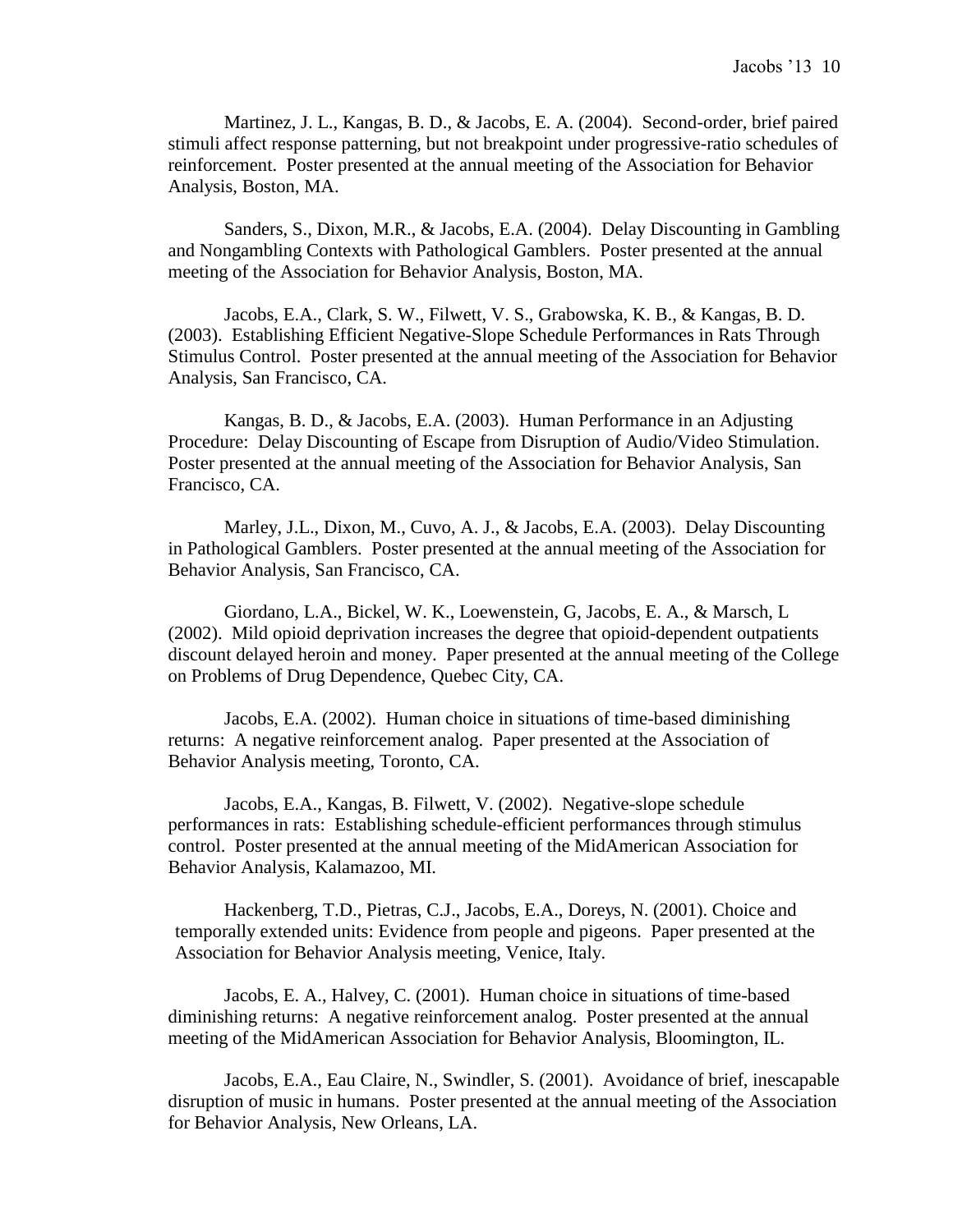Giordano, L.A., Bickel, W. K., Loewenstein, G, Jacobs, E. A., & Marsch, L (2001). Effects of opioid deprivation and temporal proximity to consequences on opioiddependent outpatients' choices for buprenorphine or money. Poster presented at the annual meeting of the College on Problems of Drug Dependence, Scottsdale, AZ

Gross, A., Bickel, W. K., & Jacobs, E. A. (2000). A comparison of contingent vouchers versus contingent dose reductions on opioid and cocaine abstinence during buprenorphine treatment: A preliminary analysis. Poster presented at the annual meeting of the College on Problems of Drug Dependence, San Juan, Puerto Rico

Jacobs, E. A., & Bickel, W. K. (1999). Does buprenorphine dosing frequency affect treatment compliance?: Daily versus 2x- versus 3x- per-week dosing. Paper presented at the annual meeting of the College on Problems of Drug Dependence, Acapulco, Mexico

Marsh, L.A., Bickel, W. K., & Jacobs, E.A. (1999). Effectiveness of buprenorphine treatment in reducing drug- and sex-related HIV risk behavior among opioid-dependent individuals. Paper presented at the annual meeting of the College on Problems of Drug Dependence, Acapulco, Mexico

Madden, G.J., Bickel, W.K., & Jacobs, E.A (1999). Three predictions of the economic concept of unit price in a choice context. Poster presented at the Society for Quantitative Analyses of Behavior Conference, Chicago, IL.

Jacobs, E. A., Bickel, W. K., Petry, N. M., & Badger, G. (1998). Buprenorphinenaloxone interactions at peak buprenorphine effects. . Poster presented at the annual meeting of the College on Problems of Drug Dependence, Scottsdale, AZ.

Jacobs, E.A., & Bickel, W. K. (1998). Behavioral-Economic Analyses of Reinforcement Efficacy: Different procedures Measure Different Elements of Demand Curves. Poster presented at the Association for Behavior Analysis, Orlando, FL.

Jacobs, E. A., Bickel, W. K., Petry, N. M., & Tzanis, E. L., (1997). Sextuple the daily buprenorphine dose may not suppress subjective withdrawal beyond 96 hours. Poster presented at the annual meeting of the College on Problems of Drug Dependence, Nashville, TN.

Jacobs, E.A., Tzanis, E.L., & Bickel, W. K. (1997). Benzodiazepine use among opioid-dependent outpatients II: Some data suggesting benzodiazepine may be an economic substitute for opioids. Poster presented at the Association for Behavior Analysis Convention, Chicago, IL.

Pietras, C. J., Hackenberg, T. D., & Jacobs, E. A. (1996). Patches, preferences and progressive-schedule performances in pigeons and people. Paper presented at the Association for Behavior Analysis Convention, San Francisco, CA.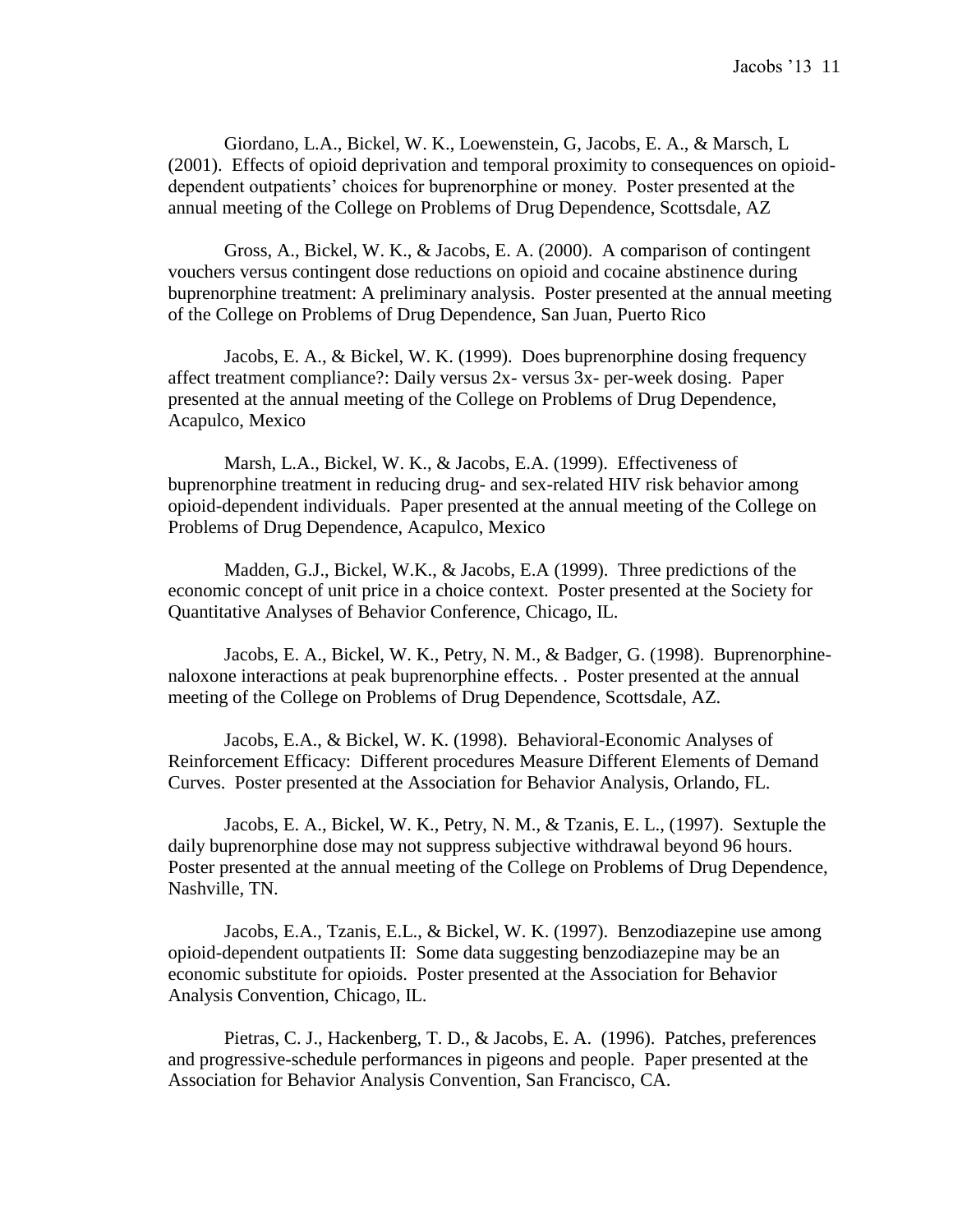Vaidya, M., & Jacobs, E.A. (1996). A cultural materialist analysis of the prison industry in the United States. Paper presented at the Association for Behavior Analysis Convention, San Francisco, CA.

Jacobs, E.A., & Hackenberg, T.D. (1995). Human performance on negative-slope schedules of reinforcement: A test of reinforcement density maximization. Paper presented at the Association for Behavior Analysis Convention, Washington, D.C.

Jacobs, E.A., & Hackenberg, T.D. (1995). Human performance on negative-slope schedules of reinforcement: An analysis of interresponse times preceding reinforcement. Poster presented at the Southeastern Association for Behavior Analysis Conference, Charleston, SC.

Jacobs, E.A., & Vaidya, M. (1995). Prisons: A well managed, non-polluting, long-term industry? Poster presented at The International Behaviorology Association Convention, Gainesville, FL.

Jacobs, E.A., & Hackenberg, T.D. (1994). Human performance on negative-slope schedules of reinforcement: A test of reinforcement density maximization. Poster presented at the Southeastern Association for Behavior Analysis Conference, Savannah, GA.

Pietras, C.J., Hackenberg, T.D., & Jacobs, E.A. (1994). The effects of initial-link schedule values on pigeons' choices in situations of diminishing returns. Poster presented at the Association for Behavior Analysis Convention, Atlanta, GA.

Dougherty, D., Pietras, C.J., Jacobs, E.A., & Hackenberg, T.D. (1993). Pigeons' choices in situations of diminishing returns: Do initial links matter? Poster presented at the Association for Behavior Analysis Convention, Chicago, IL.

Jacobs, E.A., Pitts, R.C., & Malagodi, E.F. (1993). An assessment of escape and stimulus change induced by a regressive-ratio schedule of grain presentation in pigeons. Poster presented at the Southeastern Association for Behavior Analysis Conference, Chapel Hill, NC.

Pitts, R.C., Jacobs, E.A., & Malagodi, E. F. (1992). Schedule induced time out: Escape or stimulus change. Paper presented at the Association for Behavior Analysis Convention, San Francisco, CA.

Jacobs, E.A., & Hackenberg, T.D. (1992). Some counterintuitive aspects of counters. Poster presented at the Association for Behavior Analysis Convention, San Francisco, CA.

Jacobs E.A., & Hackenberg, T. D. (1991). A parametric analysis of humans' choices in situations of time-based diminishing returns. Poster presented at the Southeastern Association for Behavior Analysis Conference, Charleston, SC.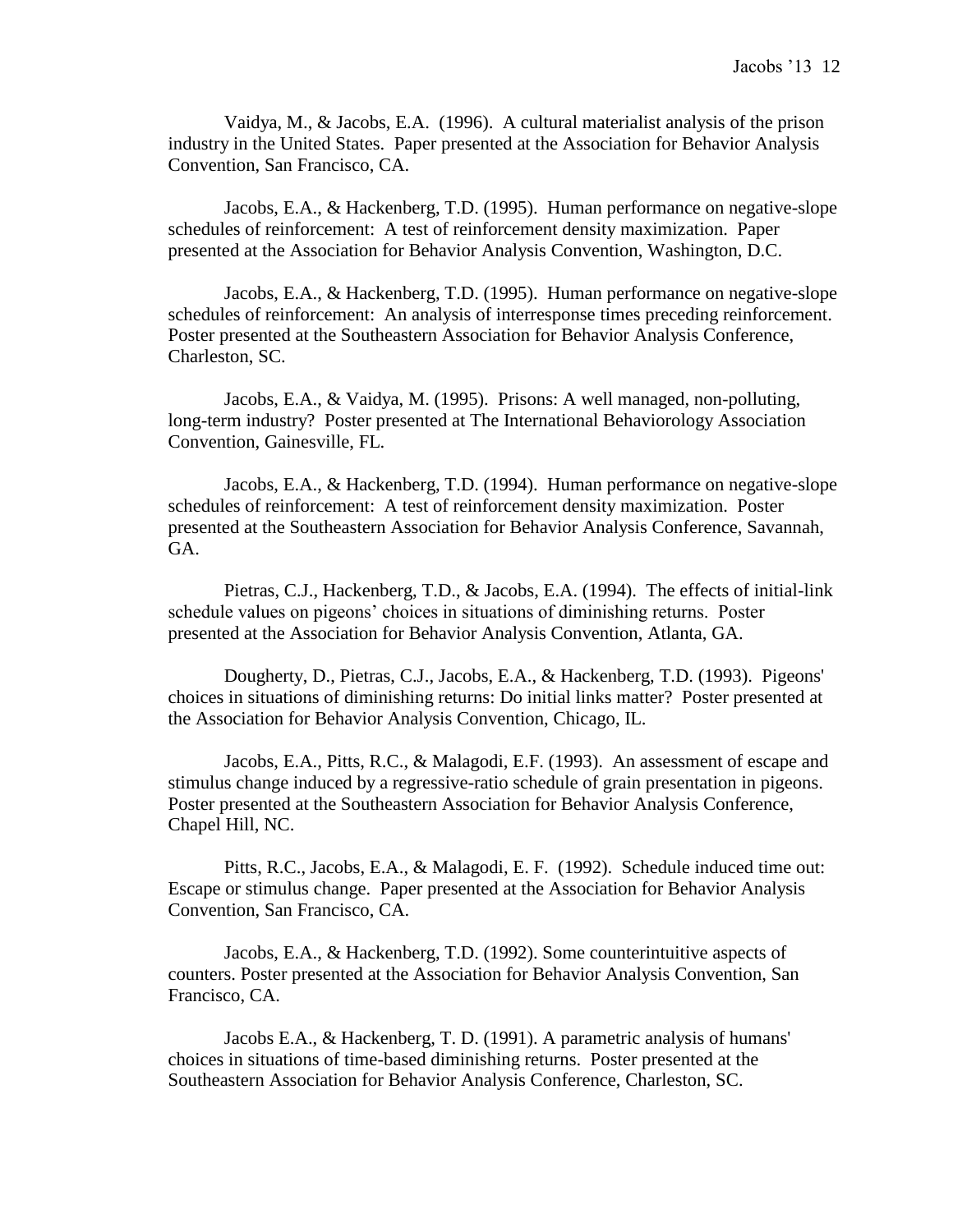### **G. Other**

None.

### **V. Publications.**

**A. Books** None.

#### **B. Articles in Professional Journal**

Vonder Haar, C., Smith, T. R., French, E. J., Martens, K. M., Jacobs, E.A., & Hoane, M.R. (2014). Simple Tone Discriminations are Disrupted Following Experimental Frontal Traumatic Brain Injury in Rats. Brain Injury, 28, 235-243.

Hutsell, B. A., & Jacobs, E. A. (2013). Attention and psychophysics in the development of stimulus control. Journal Of The Experimental Analysis Of Behavior, 100(3), 282-300. doi:10.1002/jeab.54

Pietras, C. J., Reilly, M. P., & Jacobs, E. A. (2013). Moving forward without changing course. The Behavior Analyst, 36(1), 145-149.

Young, M. E., Webb, T. L., Rung, J. M., & Jacobs, E. A. (2013). Sensitivity to changing contingencies in an impulsivity task. Journal of the Experimental Analysis of Behavior, 99(3), 335-345. doi:10.1002/jeab.24

Young, M. E., Webb, T. L., Sutherland, S. C., & Jacobs, E. A. (2013). Magnitude effects for experienced rewards at short delays in the escalating interest task. Psychonomic Bulletin & Review, 20(2), 302-309. doi:10.3758/s13423-012-0350-7

Hutsell, B. A., & Jacobs, E. A. (2012). Rapid Acquisition of Bias in Signal Detection: Dynamics of Effective Reinforcement Allocation. *Journal of the Experimental Analysis of Behavior*, 97, 29–49.

Young, M.E., Webb, T.L., & Jacobs, E.A. (2011). Deciding when to "cash in" when outcomes are continuously improving. Behavioural Processes, 88, 101-110.

Badger, G. J., Bickel, W. K., Giordano, L. A., Jacobs, E. A., Loewenstein, G., & Marsch, L. (2007). Altered states: The impact of immediate craving on the valuation of current and future opioids. *Journal of Health Economics, 26*(5), 865-876.

Dixon, M.R., Jacobs, E.A., & Sanders, S. (2006). Contextual control of delay discounting in gamblers. *Journal of Applied Behavior Analysis, 39,* 413-422.

Marsch, L. A., Bickel, W. K., Badger, G. J., & Jacobs, E. A. (2005). Buprenorphine Treatment for Opioid Dependence: The Relative Efficacy of Daily, Twice and Thrice Weekly Dosing. *Drug and Alcohol Dependence. 77,* 195-205.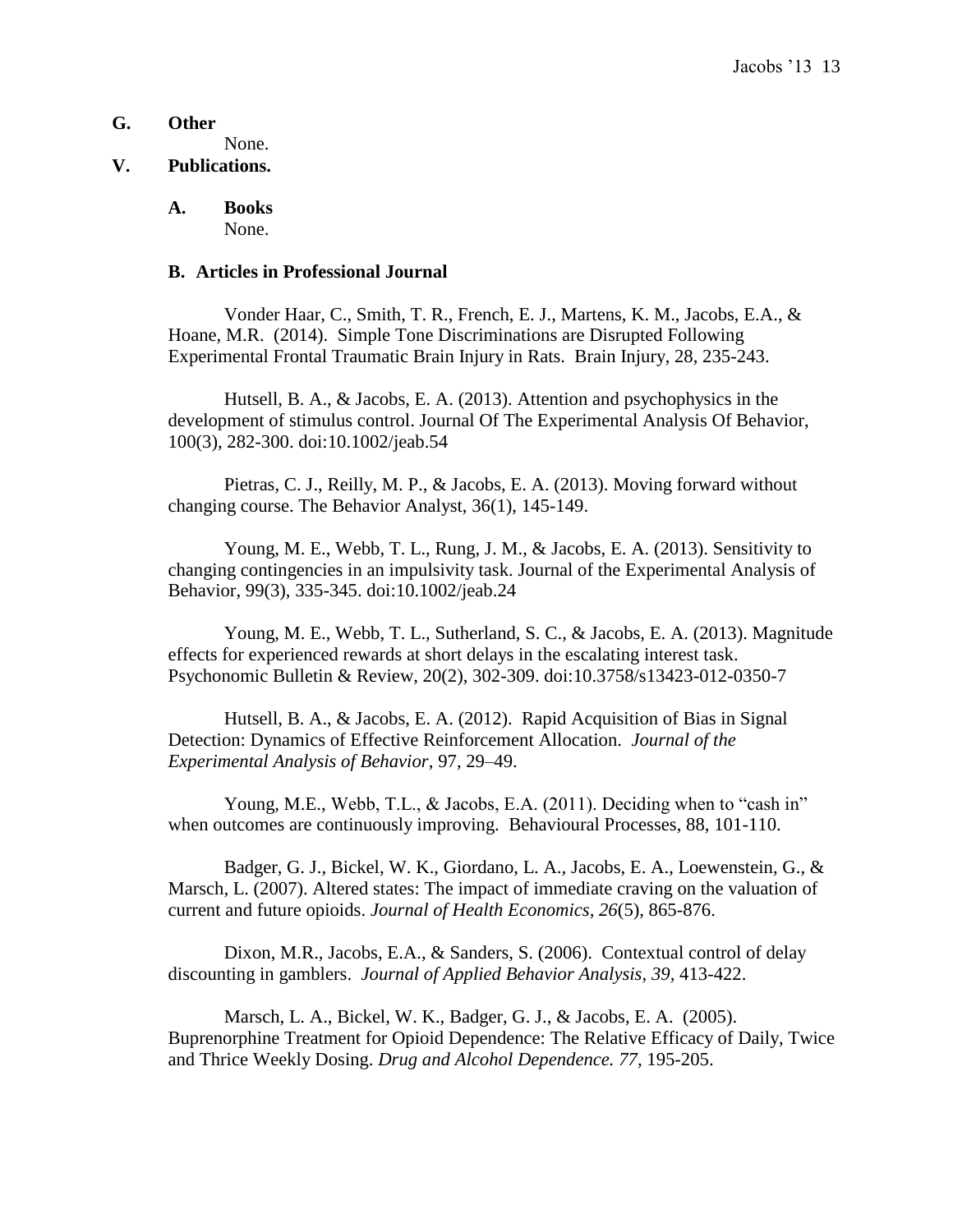Dixon, M. R., Jacobs, E. A., Sanders, S., Guercio, J., Soldner, J., Parker-Singler, S., Robinson, A., Small, S. L., & Dillon, J. (2005). Impulsivity, self-control, and delay discounting in persons with acquired brain injury. *Behavioral Interventions. 20,* 101-120.

Dixon, M. R., Marley, J., & Jacobs, E. A. (2003). Delay Discounting in Pathological Gamblers. *Journal of Applied Behavior Analysis, 36,* 449-459.

Giordano, L.A., Bickel, W. K., Loewenstein, G, Jacobs, E. A., & Marsch, L (2002). Mild opioid deprivation increases the degree that opioid-dependent outpatients discount delayed heroin and money. *Psychopharmacology. Vol 163(2),*174 – 182.

Gross, A., Jacobs, E.A., Petry, N. M., Badger, G. J., & Bickel, (2001). Limits to buprenorphine dosing: A comparison between quintuple and sextuple the maintenance dose every 5 days. *Drug and Alcohol Dependence, 64,* 111-116.

Jacobs, E.A., & Hackenberg, T.D. (2000). Human performance on negative-slope schedules of reinforcement: A test of reinforcement maximization. *Journal of the Experimental Analysis of Behavior, 73,* 241-260.

Madden, G.J., Bickel, W.K., & Jacobs, E.A (2000). Three predictions of the economic concept of unit price in a choice context. *Journal of the Experimental Analysis of Behavior*, *73*, 45-64.

Jacobs, E.A., & Bickel, W. K. (1999). Modeling drug consumption in the clinic using simulation procedures: Demand for heroin and cigarettes in opioid-dependent outpatients. *Experimental and Clinical Psychopharmacology*. *7*, 412-426.

Madden, G.J., Bickel, W.K., & Jacobs, E.A. (1999). Discounting of delayed rewards in opioid-dependent outpatients: Exponential or hyperbolic discounting functions. *Experimental and Clinical Psychopharmacology, 7,* 284-293.

Jacobs, E.A., & Hackenberg, T.D. (1996). Humans' choices in situations of timebased diminishing returns: Effects of fixed-interval duration and progressive-interval step size. *Journal of the Experimental Analysis of Behavior*, *65*, 5-19.

#### **C. Creative Contributions** None.

### **D. Chapters in Professional Books**

Jacobs, E.A., Borerro, J. C., & Vollmer, T. R. (2013). Translational Applications of Quantitative Choice Models. In Madden, G. J. (Editor-in-Chief), Dube, W. V., Hanley, G. P. (Associate Editors). APA Handbook of Behavior Analysis: Volume 2. Washington, D.C.: American Psychological Association.

**E. Book Reviews** None.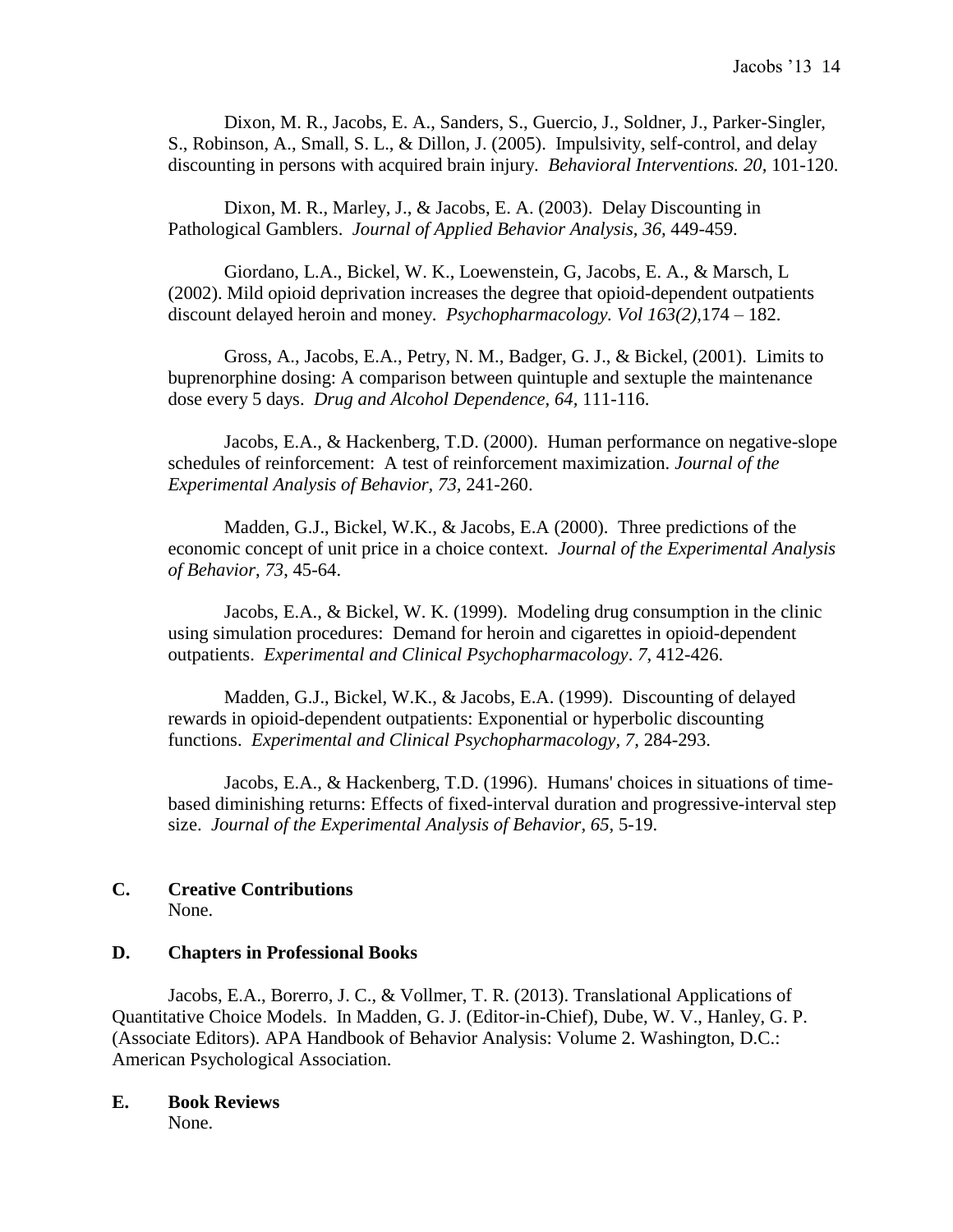#### **F. Other**

#### **Published Letters**

Jacobs, E.A., & Bickel W.K. (1999). Precipitated withdrawal in an opioiddependent outpatient receiving alternate-day buprenorphine dosing. *Addiction*. *94*, 140- 141.

### **Published Abstracts**

Giordano, L.A., Bickel, W. K., Loewenstein, G, Jacobs, E. A., & Marsch, L. (2002). Effects of opioid deprivation and temporal proximity to consequences on opioiddependent outpatients' choices for buprenorphine or money. In: L.S. Harris (Ed), Problems of Drug Dependence 2001: Proceedings of the 63rd Annual Scientific Meeting, NIDA Research Monograph 182. (Abstract)

Gross, A., Bickel, W. K., & Jacobs, E. A. (2001). A comparison of contingent vouchers versus contingent dose reductions on opioid and cocaine abstinence during buprenorphine treatment: A preliminary analysis. In: L.S. Harris (Ed), Problems of Drug Dependence 2000: Proceedings of the  $62<sup>nd</sup>$  Annual Scientific Meeting, NIDA Research Monograph 181. (Abstract)

Bickel, W.K., Jacobs, E.A., Badger, G (2000). Does buprenorphine dosing frequency affect treatment compliance. *American Journal on Addictions*, *9(2)*, 184-184. (Abstract)

Jacobs, E. A., & Bickel, W. K. (2000). Does buprenorphine dosing frequency affect treatment compliance?: Daily versus 2x- versus 3x- per-week dosing. In: L.S. Harris (Ed), Problems of Drug Dependence 1999: Proceedings of the  $61<sup>st</sup>$  Annual Scientific Meeting, NIDA Research Monograph 180. (Abstract)

Marsh, L.A., Bickel, W. K., & Jacobs, E.A. (2000). Effectiveness of buprenorphine treatment in reducing drug- and sex-related HIV risk behavior among opioid-dependent individuals. In: L.S. Harris (Ed), Problems of Drug Dependence 1999: Proceedings of the 61<sup>st</sup> Annual Scientific Meeting, NIDA Research Monograph 180. (Abstract)

Jacobs, E. A., Bickel, W. K., Petry, N. M., & Badger, G. (1999). Buprenorphinenaloxone interactions at peak buprenorphine effects. In: L.S. Harris (Ed), Problems of Drug Dependence 1999: Proceedings of the 60th Annual Scientific Meeting, NIDA Research Monograph 179. (Abstract)

Jacobs, E. A., Bickel, W. K., Petry, N. M., & Tzanis, E. L. (1998). Sextuple the daily buprenorphine dose may not suppress subjective withdrawal beyond 96 hours. In: L.S. Harris (Ed), Problems of Drug Dependence 1997: Proceedings of the 59<sup>th</sup> Annual Scientific Meeting, NIDA Research Monograph 178. (Abstract)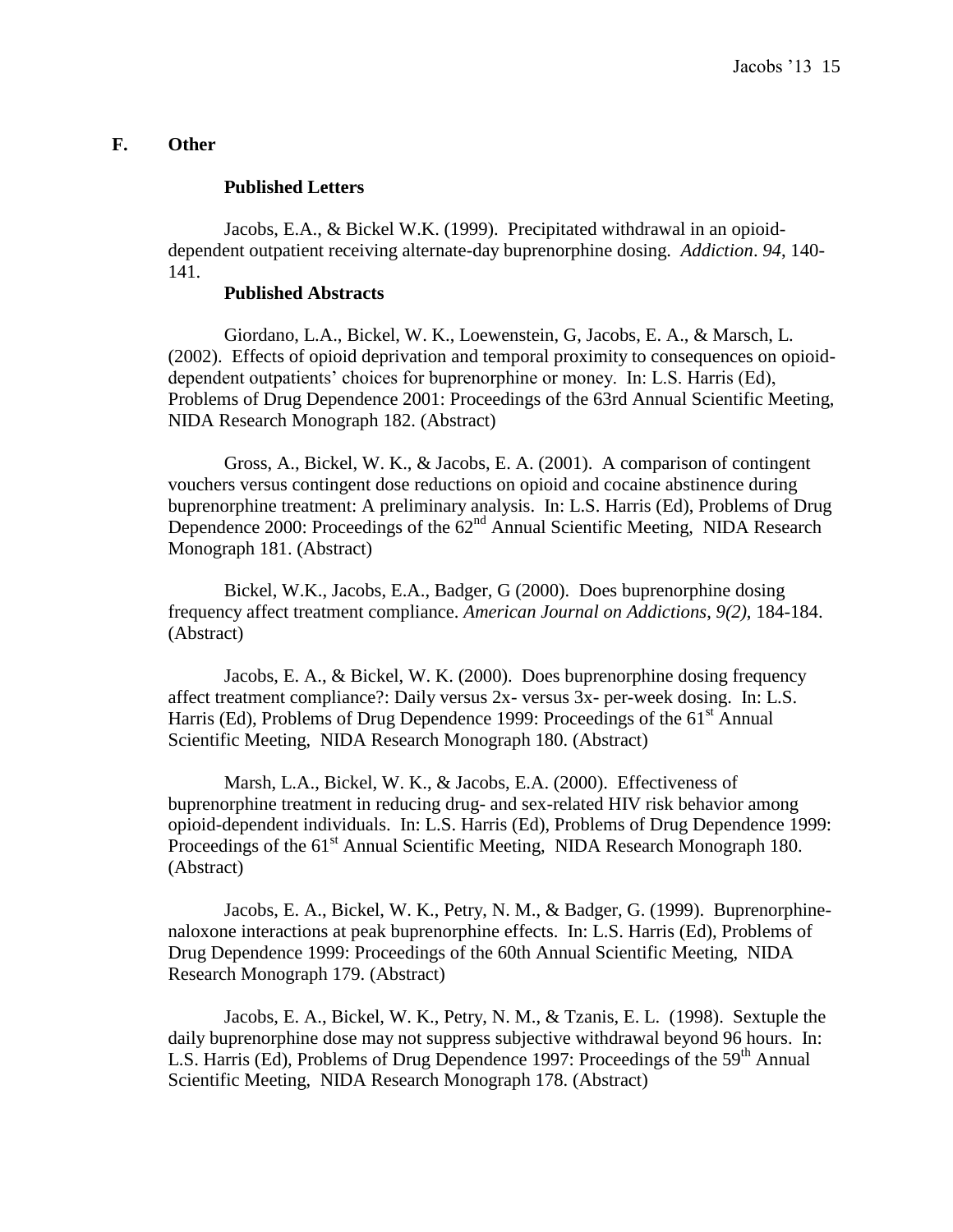Jacobs, E.A., & Hackenberg, T.D. (1992). A parametric analysis of humans' choices in situations of time-based diminishing returns. Proceedings of the  $18<sup>th</sup>$  Annual Association for Behavior Analysis Convention, 135. (Abstract)

Jacobs, E.A., & Hackenberg, T.D. (1992). Some counterintuitive aspects of counters. Experimental Analysis of Human Behavior Bulletin, 9, (2). (Abstract)

### **Technical Reports**

Hughes, G.K., Service, A., Jacobs, E.A., Sagrestano, L. M., & McKillip, J. (2000). Focus group study of a survey about genetically modified organisms. Report for Wanke Moon, Agribusiness Economics Department, Southern Illinois University, Carbondale

### **VII. Teaching Experience**

### **A. Teaching Interests & Specialities**

Learning/ Behavior Analysis, Applied Learning/ Applied Behavior Analysis, History and Systems of Psychology, Behavioral Ecology, Behavioral Pharmacology, Behaviorism & Contemporary Society, Motivation

**B. Teaching and Training Grants** None.

### **C. Teaching Awards and Honors**

Psi Chi Psychology Teacher of the Year, Southern Illinois University at Carbondale, 2000

### **D. Current Graduate Faculty Status:**

### **E. Number of Master's and Ph.D. Committees on which I have served.**

### **Dissertation Committees:**

Jeff Cashin (Fall, 02) Roberto Limongi Tiffanie Marcus (August, 2002) Laura A. Mastrangelo (Prospectus, FA04) Olga Nikonova Taunjah Bell Greg Asgaard Steve Neese Joshua S. Beckmann Andrea Quigley Debbie Racey Blake Hutsell (Chair) J. Adam Bennett (Western Michigan University) Steven Sutherland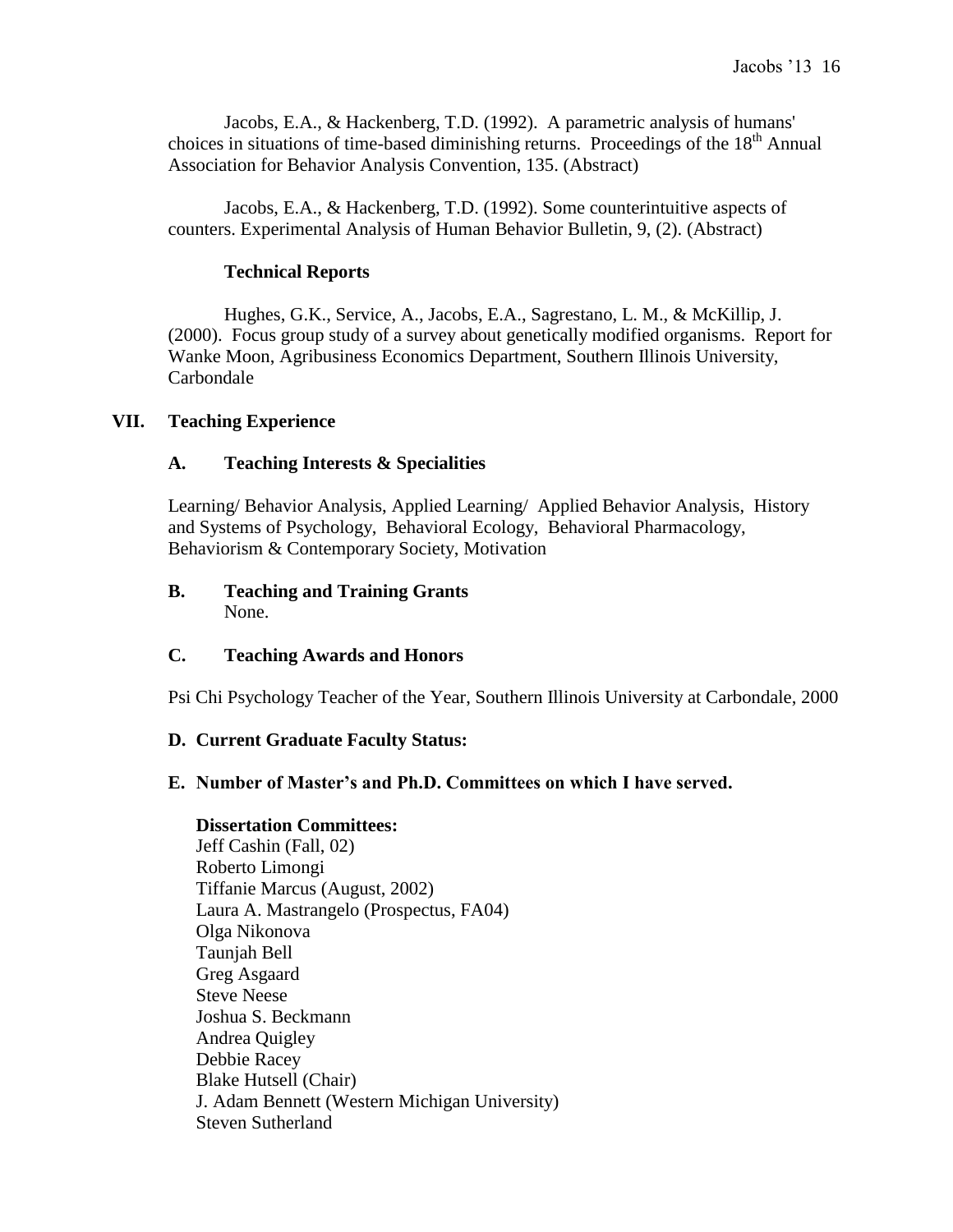Kris Martens Travis Smith (Chair) Cole Vonder Haar Herman "Gus" Diggs Todd Peterson James Cole (Chair) Jared Klotz (Chair) Nan Zhang (Marketing)

### **Master's Committees:**

Jim Jackson (Behavior Analysis & Therapy) Jennifer Mrnak (SP05) Jeremiah Edwards Deb Williams Virginia Koeler (Behavior Analysis & Therapy, Prospectus, SP04) Joshua S. Beckmann Scott Sanders (Behavior Analysis & Therapy, Prospectus FA03) Jie Liu (MCMA, Through Prospectus, FA03) Heather Kaiser (FA03) Hayley Dawson (FA03) Janice Marley (Behavior Analysis & Therapy, SP03) Rodney Roosevelt (FA02) Georgia Hughes (Chair) Blake Hutsell (Chair) Kris Martens Herman Diggs Steven Sutherland Cole Vonder Haar Travis Smith (Chair) Jared Klotz (Chair) Tara Webb

### **F. Names of Master's and Doctoral Candidates under my direction**

#### **Master's Thesis:**

Georgia Hughes (August, 2002) Blake Hutsell (December, 2007) Jeremiah Edwards Travis Smith (2012) Jared Klotz (2012) Charles "Casey" Frye

### **Doctoral Dissertation:**

Blake Hutsell (December, 2009) Travis Smith Jared Klotz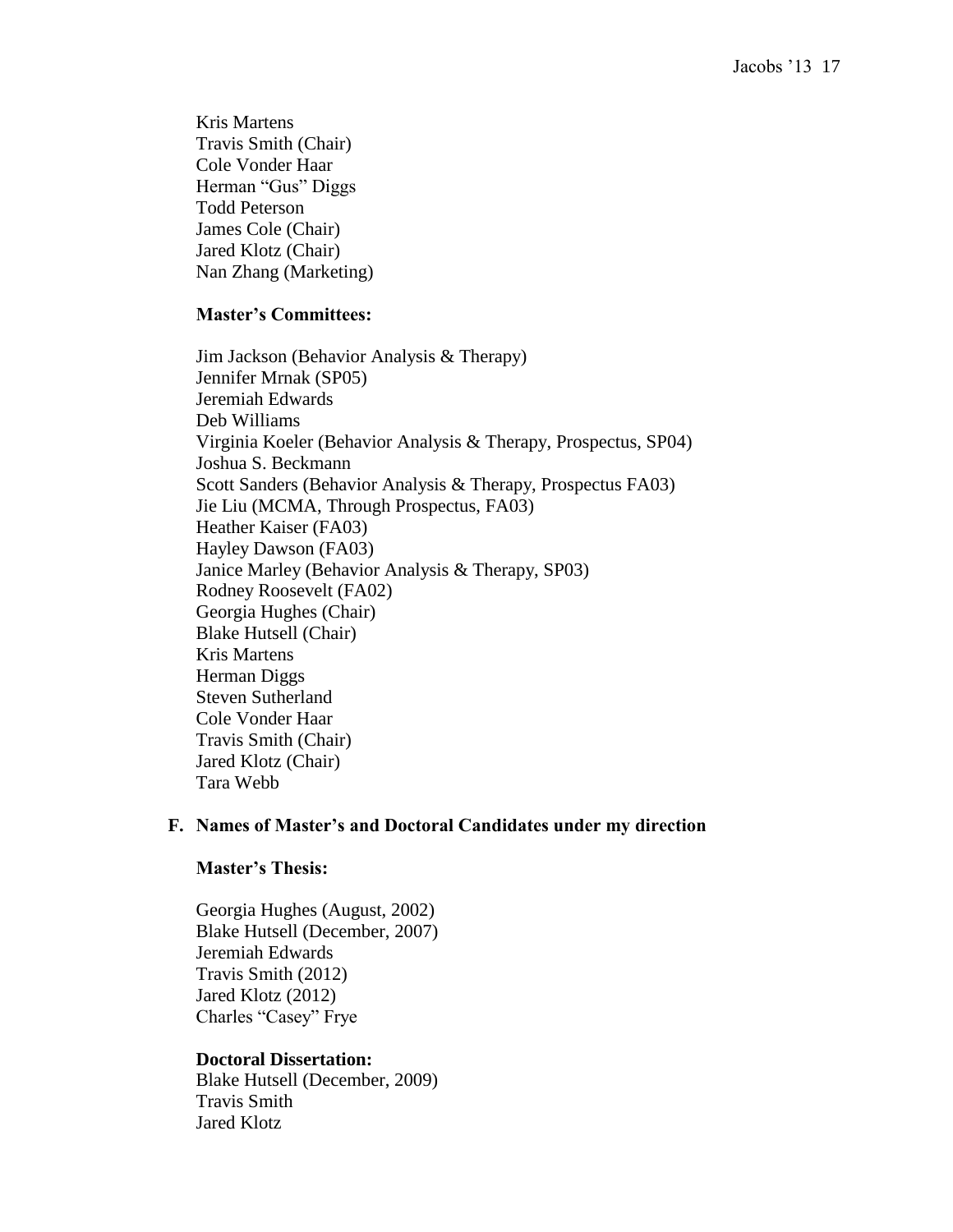James Cole

### **G. Other**

#### **Specialization Committees**

Andrew Wheeler Kenji Yamazaki Laura A. Mastrangelo Taunjah Bell Blake Hutsell

#### **Undergraduate Honor's Students under my direction**

Meghan Fidler  $(2001 - 2002)$ Brian Kangas (2002 - 2003) Vaughan Filwett (2002 – 2003) Seth Clark (2006 - 2007) Courni Bean (2007 – 2008) Amanda Baumgartner (2011-2012) Eric French (Co Advisor: Hoane, 2012-2013) Victoria Mendez (2012-2013) Samuel Jordan (2012-2013)

#### **Supervised Chancellor's Undergraduate Research/Creativity Awardees**

Brian Kangas (2002 – 2003) Sean Clark (2003 – 2004) Mario Romano (2005 – 2006) Kevin Loyd (2008-2009) Amanda Baumgartner (2011-2012) Eric French (Co Advisor: Hoane, 2012-2013)

#### **Undergraduate Research Assistantship Recipients**

Brian Kangas (FA 02 – SP03) Rachel Ward (Fa 04-Sp 05) Mario Romano (FA05- SP06) Kevin Loyd (2008-2009) Amanda Baumgartner (2011-2012) Eric French (Co Advisor: Hoane, 2012-2013)

#### **VII. University Experience**

#### **A. Department Committees**

Admissions Committee (2001-2005) Undergraduate Program Committee (2000-2009) Faculty Search Committees--**5** Applied ('01) BCS ('03, '02, '01, '99)

#### **B. College and University Committees and Councils**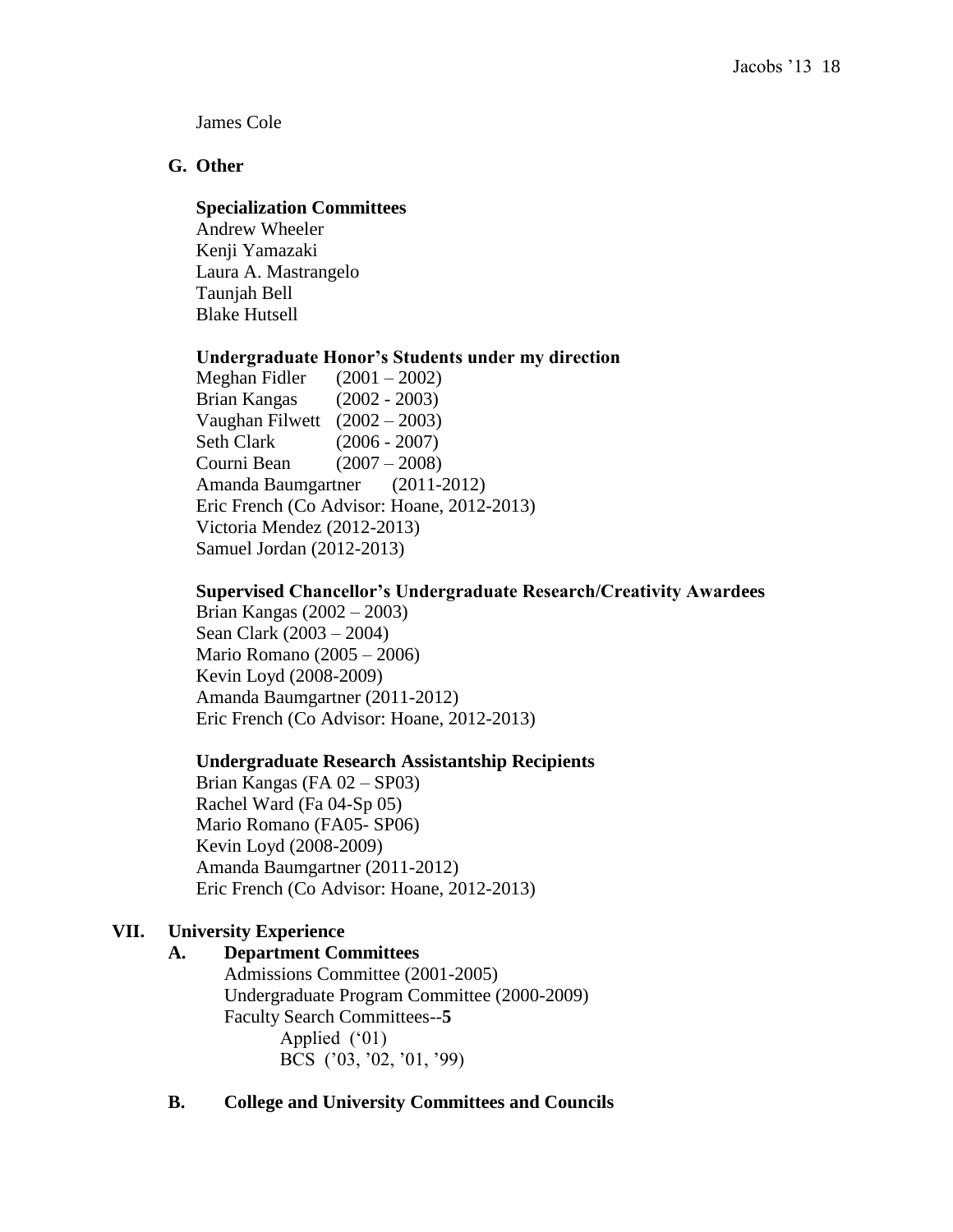Richard and Donna Falvo Outstanding Dissertation Award Selection Committee for the Graduate School (2008 -2009)

Outstanding Master's Thesis Committee (2007-2008)

### **C. Other**

**9/00 – 8/07 –**Faculty advisor to the undergraduate service organizations--Psychology Students Association & Psi Chi **12/99** Faculty participant in Saluki's Finals Finish program **9/99 – 5/00** - Serving as a mentor in the Student Development mentoring program.

### **VIII. Professional Service**

### **A. Membership in Professional Affiliations**

Association for Behavior Analysis American Psychological Association Southeastern Association for Behavior Analysis Society for the Quantitative Analyses of Behavior MidAmerican Association for Behavior Analysis Division 25 of the American Psychological Association Experimental Analysis of Human Behavior Special Interest Group American Psychological Association

## **B. Offices Held and Honors Awarded in Professional Associations**

Past-President Division 25 of the American Psychological Association 2014-2015 President, Division 25 of the American Psychological Association 2013-2014 President-Elect, Division 25 of the American Psychological Association 2011-2012 Secretary-Treasurer, Division 25 of the American Psychological Association 2011-Present Co-Chair Experimental Analysis of Human Behavior Special Interest Group 2004 - Present Division 25 Membership Chair  $2001 - 2010$ Program Co-Chair for Division 25 of the American Psychological Association 2005 - 2008 Past-President Southeastern Association for Behavior Analysis 2005 - 2006 President Southeastern Association for Behavior Analysis 2005 - 2006 President Elect Southeastern Association for Behavior Analysis 2004 - 2005 Program Chair for the 2003 Southeastern Association for Behavior Analysis **Convention**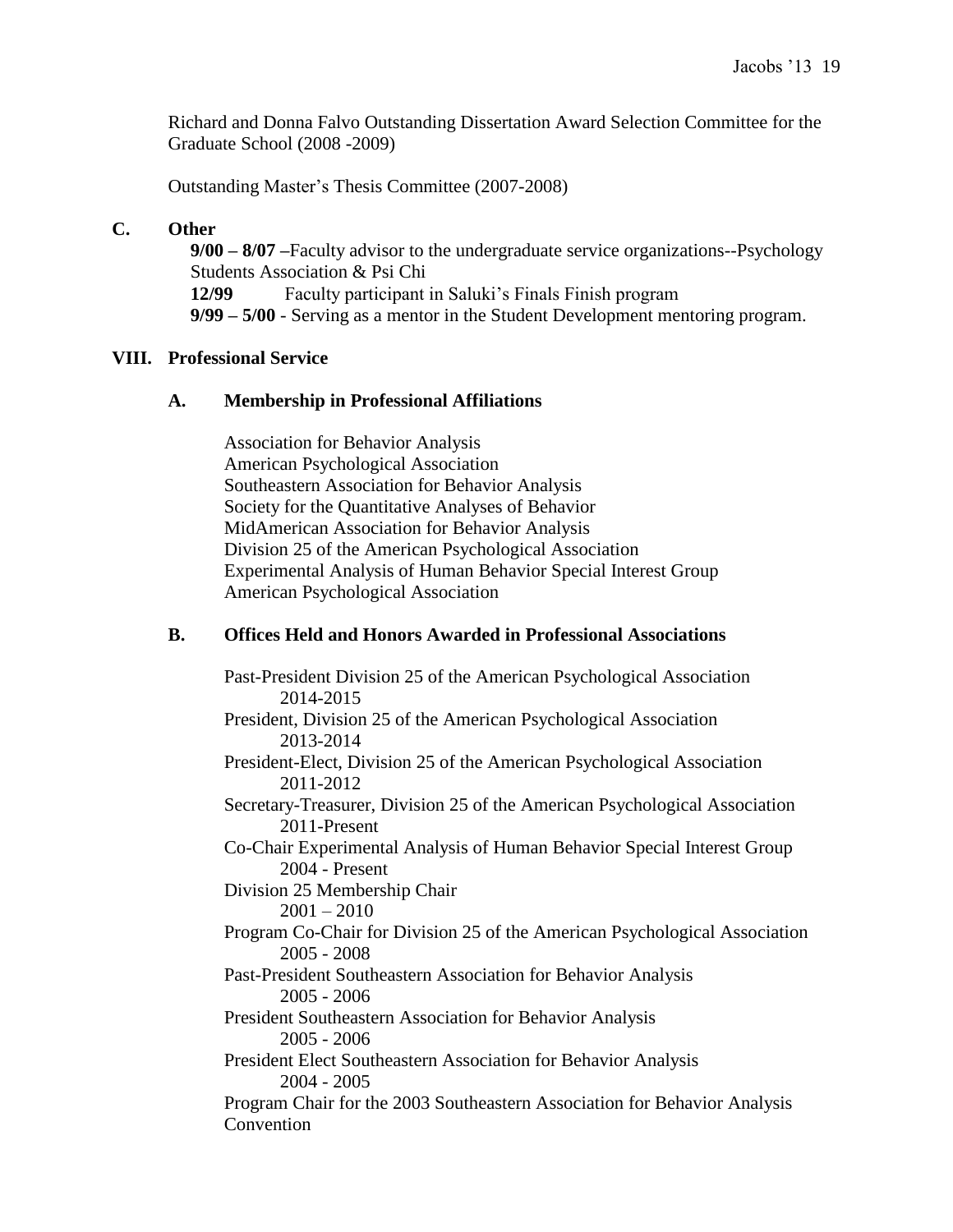Program Co-Chair for the 2002 MidAmerican Association of Behavior Analysis Convention, Kalamazoo, MI

- **C. Consultantships.** None.
- **D. Evaluation of Manuscripts for Journals and Book Publishers and of Grant Proposals for Agencies**

#### **Editorial Appointments**

Co-editor of *Experimental Analysis of Human Behavior Bulletin* (2004-2013)

#### **Editorial Board Membership**

*Journal of the Experimental Analysis of Behavior (2009-2011)*

*Behavior Analyst (2003-2005) (2007-2009)*

#### **Ad-hoc Reviewer for:**

*Behavior Analyst Behavioural Processes Experimental Analysis of Human Behavior Bulletin Journal of Applied Behavior Analysis Journal of the Experimental Analysis of Behavior Nicotine and Tobacco Research Psychological Record Experimental & Clinical Psychopharmacology*

#### **E. Papers and Presentations at Professional Meetings**

Vaidya, M., Jacobs E.A. (2010) The Experimental Analysis of Behavior Special Interest Group. Poster presented at the annual meeting of the Association for Behavior Analysis, San Antonio, TX..

Pietras, C.J., Jacobs E.A. (2009) The Experimental Analysis of Behavior Special Interest Group. Poster presented at the annual meeting of the Association for Behavior Analysis, Phoenix, AZ.

Pietras, C.J., Jacobs E.A. (2008) The Experimental Analysis of Behavior Special Interest Group. Poster presented at the annual meeting of the Association for Behavior Analysis, Chicago, IL.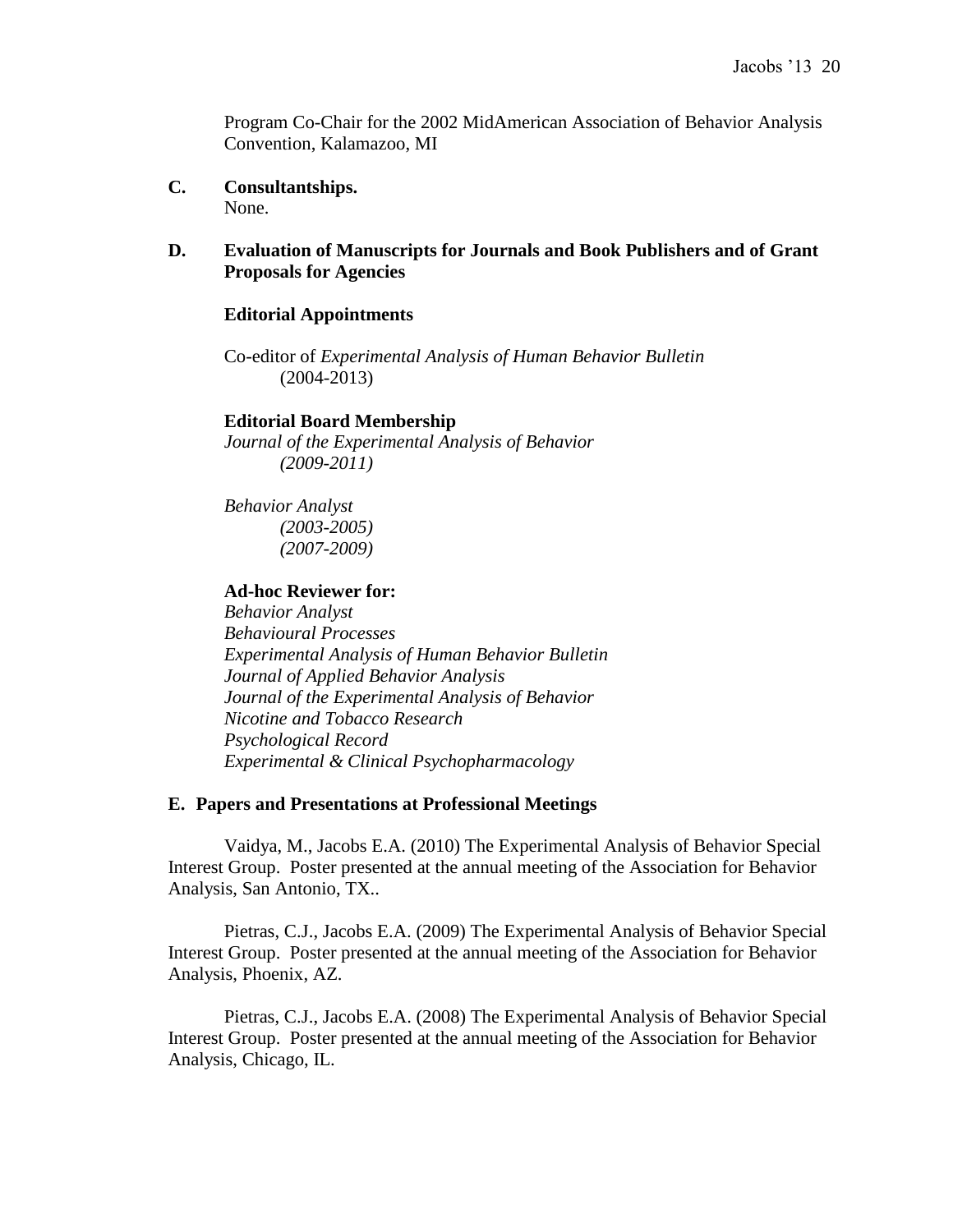Jacobs, E.A., Pietras, C.J., Anderson, K. G., Lawrence, P.S., & Williams, D.C. (2007) SEABA—Applied or Basic: It's the Science. Poster presented at the annual meeting of the Association for Behavior Analysis, San Diego, CA.

Pietras, C.J., Jacobs E.A., O'Donnell, J.M. (2007) The Experimental Analysis of Behavior Special Interest Group. Poster presented at the annual meeting of the Association for Behavior Analysis, San Diego, CA.

Pietras, C.J., Jacobs E.A., O'Donnell, J.M. (2006) The Experimental Analysis of Behavior Special Interest Group. Poster presented at the annual meeting of the Association for Behavior Analysis, Chicago, IL.

Pietras, C.J., Jacobs E.A., O'Donnell, J.M., Kraft, J.R., (2005) The Experimental Analysis of Behavior Special Interest Group. Poster presented at the annual meeting of the Association for Behavior Analysis, Chicago, IL.

Jacobs, E.A. (2010). "Division 25 of the APA." Poster presented at the annual meeting of the Association for Behavior Analysis, San Antonio, TX.

Jacobs, E.A. (2009). "Division 25 of the APA." Poster presented at the annual meeting of the Association for Behavior Analysis, Phoenix, AZ.

Jacobs, E.A. (2008). "Division 25 of the APA." Poster presented at the annual meeting of the Association for Behavior Analysis, Chicago, IL.

Jacobs, E.A. (2007). "Division 25 of the APA." Poster presented at the annual meeting of the Association for Behavior Analysis, San Diego, CA.

Jacobs, E.A. (2006). "Division 25 of the APA." Poster presented at the annual meeting of the Association for Behavior Analysis, Chicago, IL.

Jacobs, E.A. (2005). "Division 25 of the APA." Poster presented at the annual meeting of the Association for Behavior Analysis, Chicago, IL.

Jacobs, E.A. (2004). "Division 25 of the APA." Poster presented at the annual meeting of the Association for Behavior Analysis, Boston, MA.

Jacobs, E.A. (2003). "Division 25 of the APA." Poster presented at the annual meeting of the Association for Behavior Analysis, San Francisco, CA.

Jacobs, E.A. (2002). "Division 25 of the APA." Poster presented at the annual meeting of the Association for Behavior Analysis, Toronto, CA.

Jacobs, E.A. (2002). "Experimental analysis of choice: Species continuity in sensitivity to delayed consequences." Symposium presented at the annual meeting of the Association for Behavior Analysis, Toronto, CA